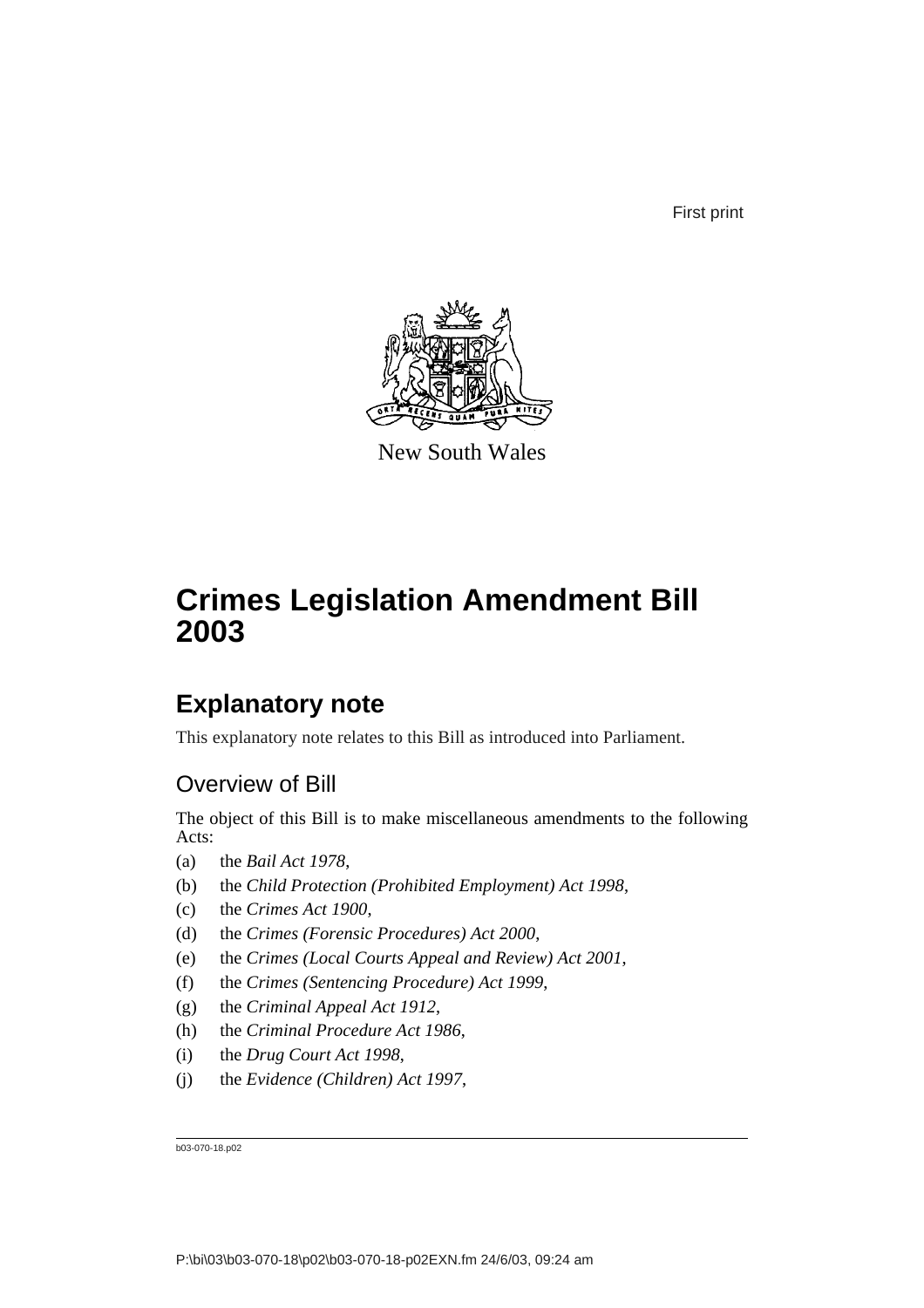Explanatory note

- (k) the *Law Enforcement (Powers and Responsibilities) Act 2002*,
- (l) the *Mental Health Act 1990*,
- (m) the *Mental Health (Criminal Procedure) Act 1990*,
- (n) the *Police Powers (Internally Concealed Drugs) Act 2001*,
- (o) the *Summary Offences Act 1988*.

The amendments proposed to be made to each Act are explained in detail in the explanatory notes set out at the end of the Schedule dealing with that Act.

References in the proposed Act to provisions of the *Criminal Procedure Act 1986* are references to provisions of that Act, as amended and renumbered by the *Criminal Procedure Amendment (Justices and Local Courts) Act 2001*.

# Outline of provisions

**Clause 1** sets out the name (also called the short title) of the proposed Act.

**Clause 2** provides for the commencement of the proposed Act.

**Clause 3** is a formal provision that gives effect to the amendments to the Acts set out in Schedules 1–15.

**Clause 4** provides that any matter appearing under the heading "Explanatory note" in a Schedule to the proposed Act does not form part of the proposed Act.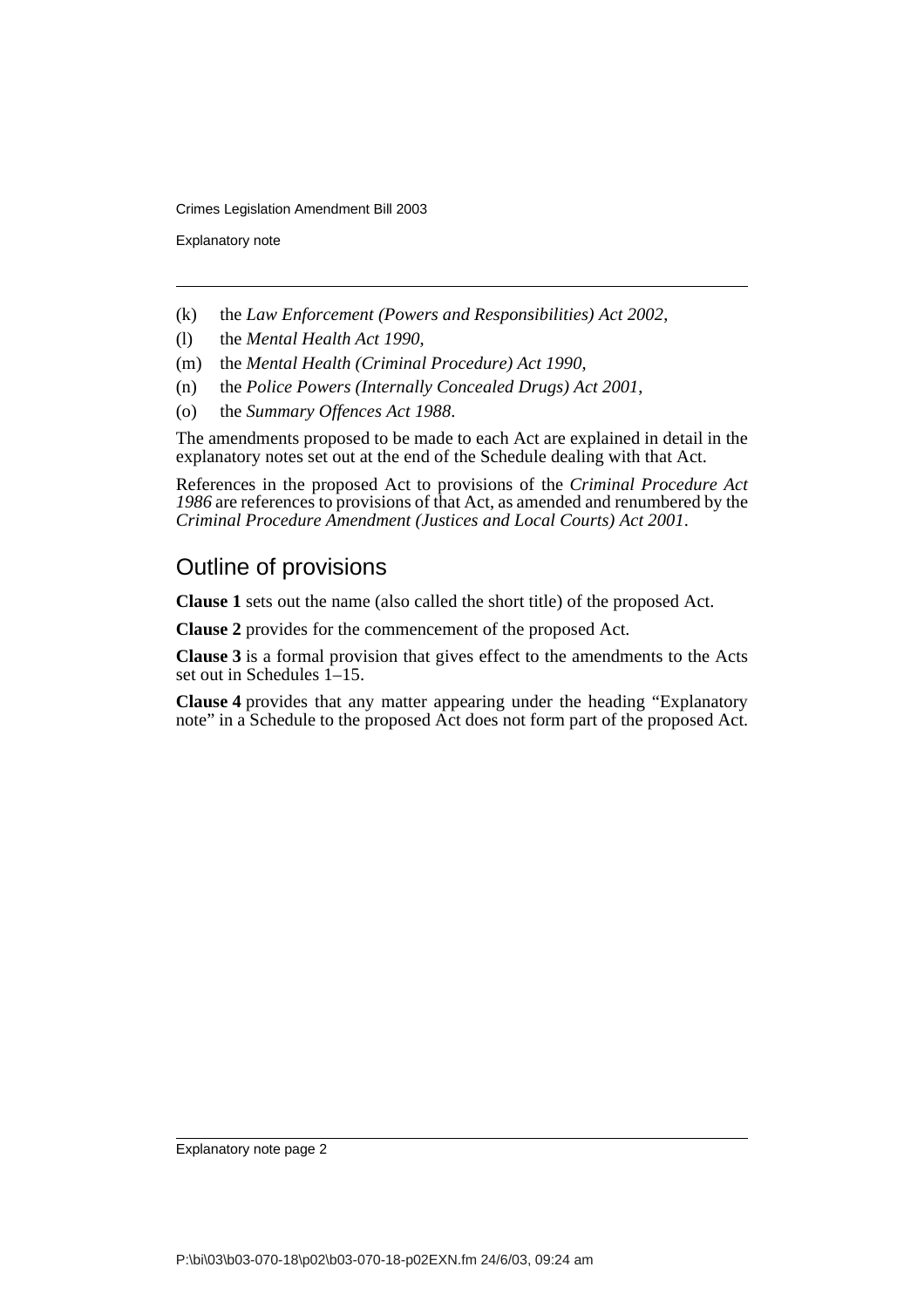First print



New South Wales

# **Crimes Legislation Amendment Bill 2003**

# **Contents**

|                  |   |                                                                          | Page |
|------------------|---|--------------------------------------------------------------------------|------|
|                  | 1 | Name of Act                                                              | 2    |
|                  | 2 | Commencement                                                             | 2    |
|                  | 3 | Amendment of Acts                                                        | 2    |
|                  | 4 | <b>Explanatory notes</b>                                                 | 2    |
| <b>Schedules</b> |   |                                                                          |      |
|                  | 1 | Amendment of Bail Act 1978 No 161                                        | 3    |
|                  | 2 | Amendment of Child Protection (Prohibited Employment)<br>Act 1998 No 147 | 4    |
|                  | 3 | Amendment of Crimes Act 1900 No 40                                       | 5    |
|                  | 4 | Amendment of Crimes (Forensic Procedures) Act 2000<br>No 59              | 9    |
|                  | 5 | Amendment of Crimes (Local Courts Appeal and Review)<br>Act 2001 No 120  | 12   |
|                  | 6 | Amendment of Crimes (Sentencing Procedure) Act 1999                      |      |
|                  |   | No 92                                                                    | 13   |
|                  |   |                                                                          |      |

b03-070-18.p02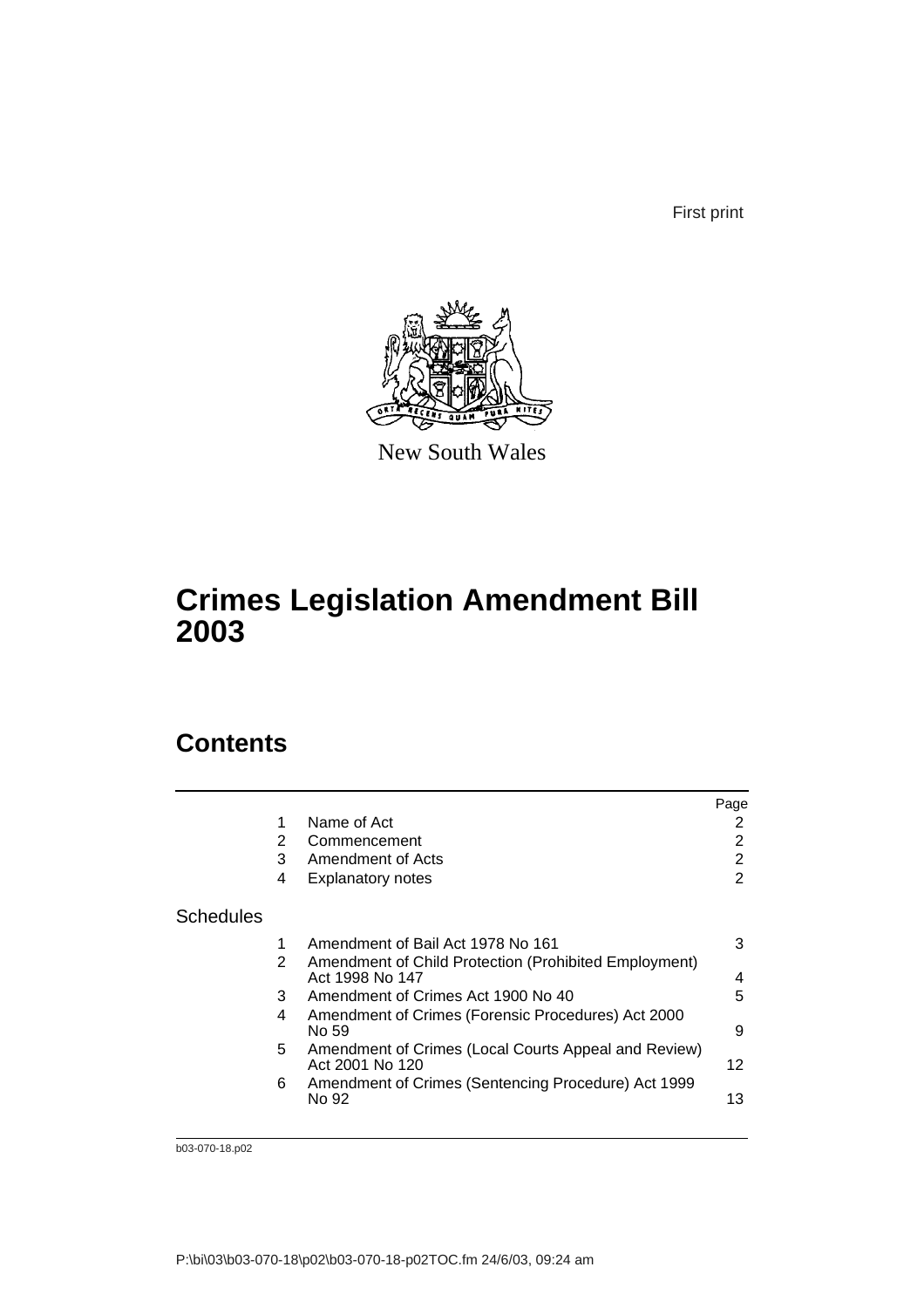**Contents** 

|    |                                                                               | Page |
|----|-------------------------------------------------------------------------------|------|
| 7  | Amendment of Criminal Appeal Act 1912 No 16                                   | 17   |
| 8  | Amendment of Criminal Procedure Act 1986 No 209                               | 18   |
| 9  | Amendment of Drug Court Act 1998 No 150                                       | 21   |
| 10 | Amendment of Evidence (Children) Act 1997 No 143                              | 29   |
| 11 | Amendment of Law Enforcement (Powers and<br>Responsibilities) Act 2002 No 103 | 31   |
| 12 | Amendment of Mental Health Act 1990 No 9                                      | 32   |
| 13 | Amendment of Mental Health (Criminal Procedure)<br>Act 1990 No 10             | 33   |
| 14 | Amendment of Police Powers (Internally Concealed Drugs)<br>Act 2001 No 31     | 35   |
| 15 | Amendment of Summary Offences Act 1988 No 25                                  | 36   |

Contents page 2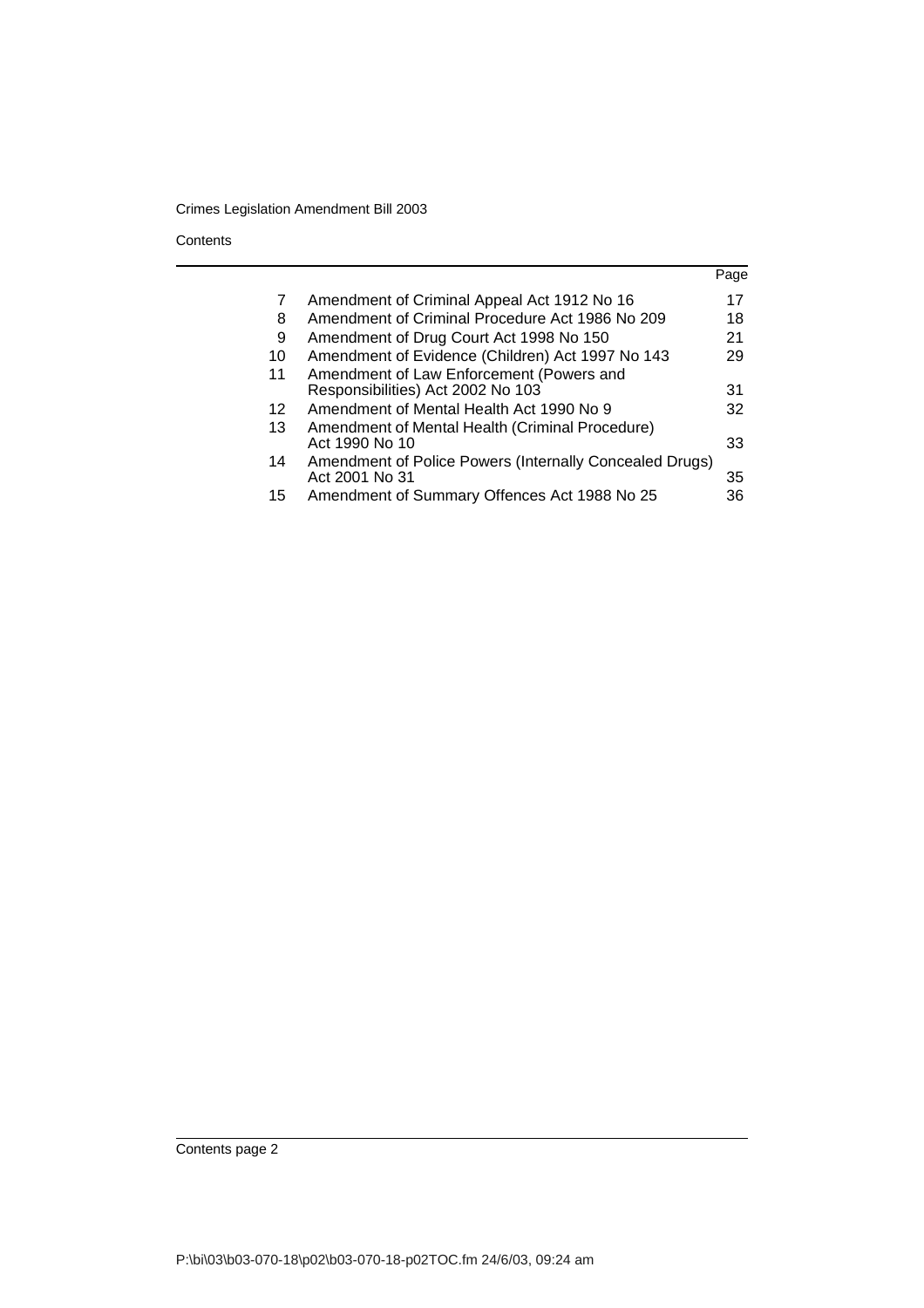

New South Wales

# **Crimes Legislation Amendment Bill 2003**

No , 2003

## **A Bill for**

An Act to amend certain Acts with respect to criminal offences and proceedings for criminal offences; and for other purposes.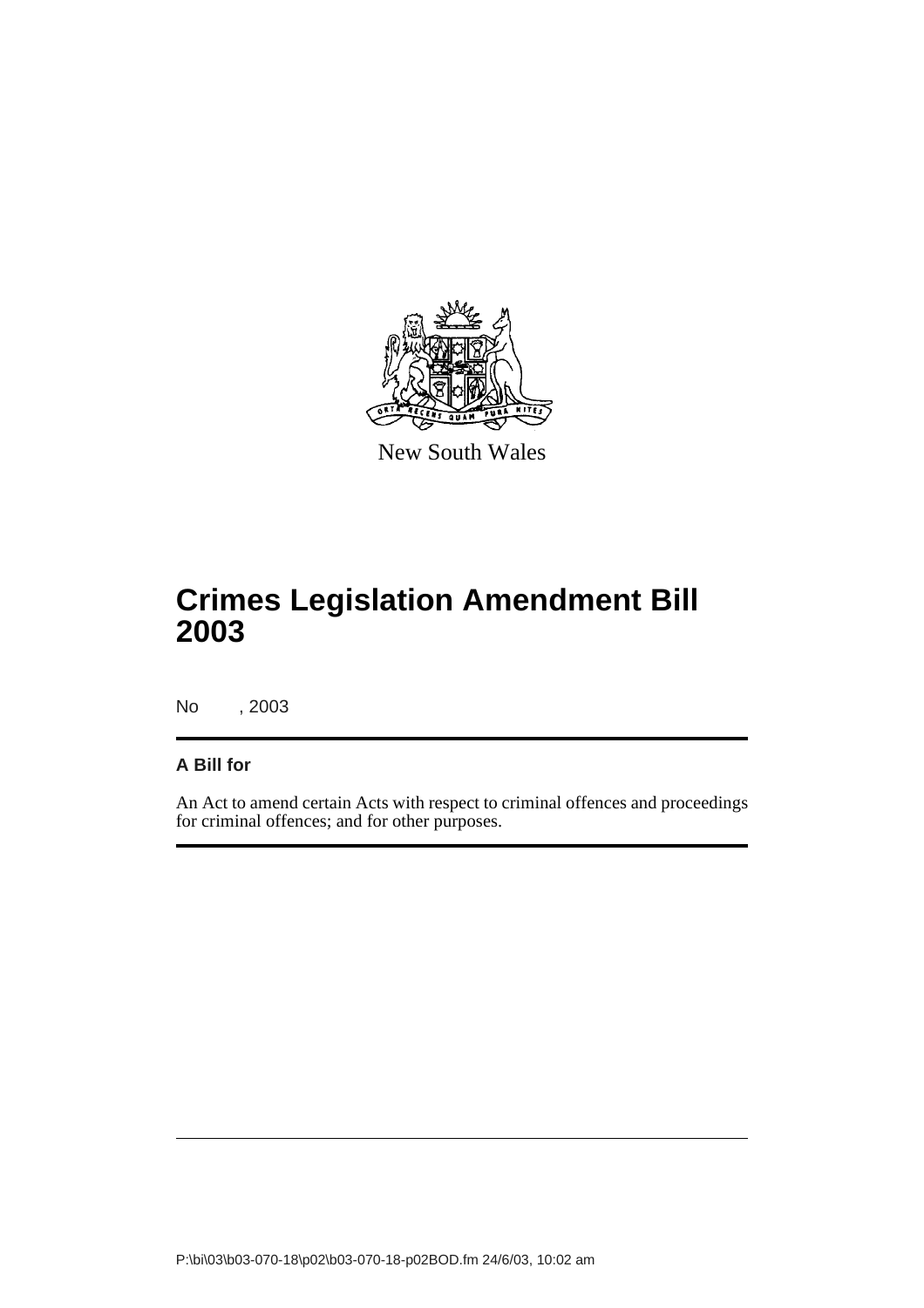<span id="page-5-2"></span><span id="page-5-1"></span><span id="page-5-0"></span>

|              |     | The Legislature of New South Wales enacts:                                                                                                                     | 1                        |
|--------------|-----|----------------------------------------------------------------------------------------------------------------------------------------------------------------|--------------------------|
| 1            |     | Name of Act                                                                                                                                                    | 2                        |
|              |     | This Act is the Crimes Legislation Amendment Act 2003.                                                                                                         | 3                        |
| $\mathbf{2}$ |     | <b>Commencement</b>                                                                                                                                            | 4                        |
|              | (1) | This Act commences on the date of assent, except as provided by<br>subsection $(2)$ .                                                                          | 5<br>6                   |
|              | (2) | The provisions of Schedules 6 $[6]$ – $[8]$ , 7 $[3]$ , 8 $[2]$ – $[7]$ , 9 and<br>$13 [2]$ -[5] commence on a day or days to be appointed by<br>proclamation. | $\overline{7}$<br>8<br>9 |
| 3            |     | <b>Amendment of Acts</b>                                                                                                                                       | 10                       |
|              |     | The Acts set out in Schedules $1-15$ are amended as set out in those<br>Schedules.                                                                             | 11<br>12                 |
| 4            |     | <b>Explanatory notes</b>                                                                                                                                       | 13                       |
|              |     | Matter appearing under the heading "Explanatory note" in any of<br>the Schedules does not form part of this Act.                                               | 14<br>15                 |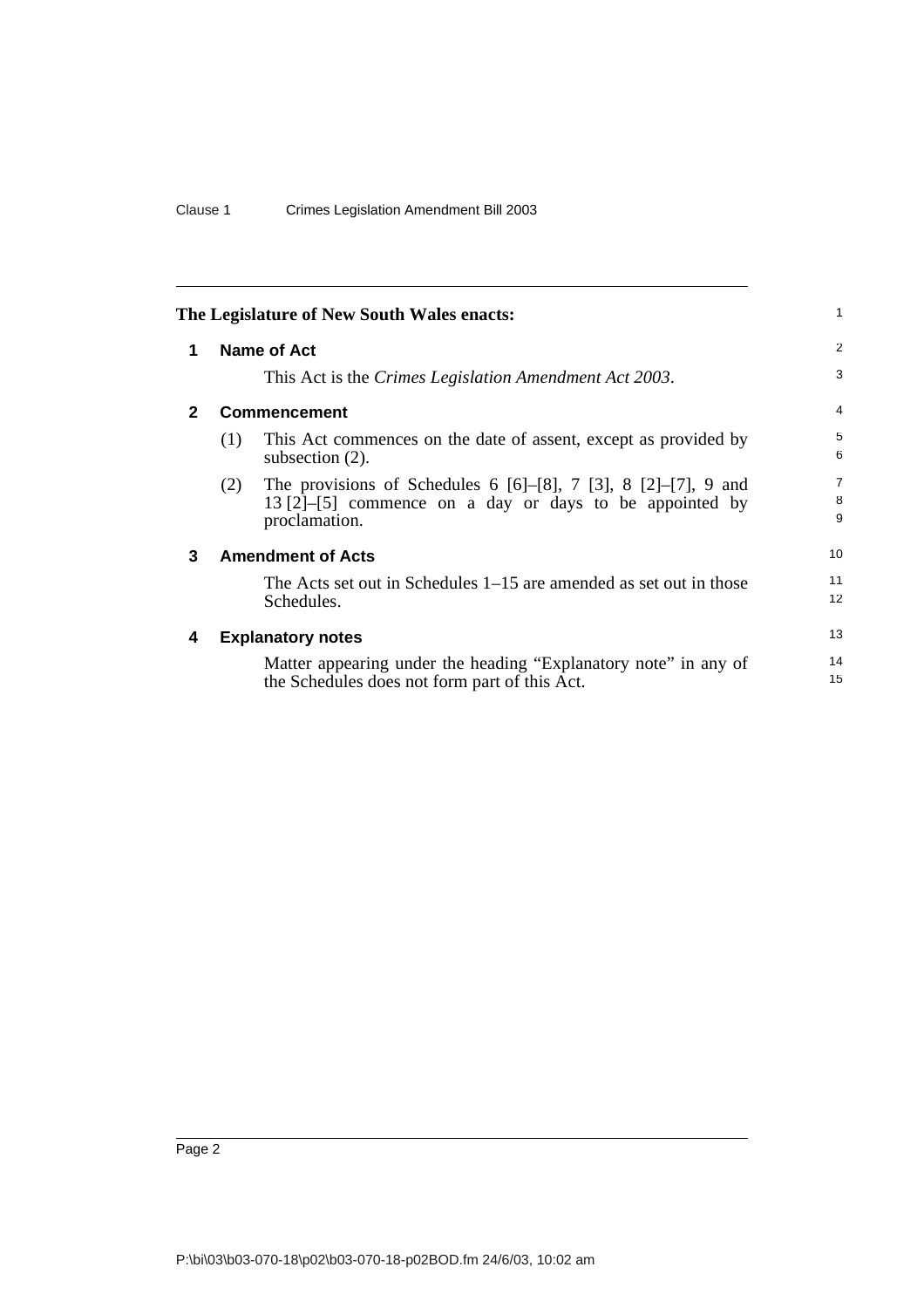Amendment of Bail Act 1978 No 161 Schedule 1

# <span id="page-6-0"></span>**Schedule 1 Amendment of Bail Act 1978 No 161**

(Section 3)

1 2

3

## **Section 32 Criteria to be considered in bail applications**

Insert "and, in that regard, is not bound by the principles or rules of law governing the admission of evidence" after "circumstances" in section 32  $(3).$ 

## **Explanatory note**

This Schedule amends section 32 of the Bail Act 1978 so as to make it clear that the principles and rules of law governing the admission of evidence do not apply to matters taken into consideration under that section for the purpose of making a determination as to the grant of bail. This will also make it clear that section 4 (1) (a) of the Evidence Act 1995 does not operate in relation to the making of such a determination.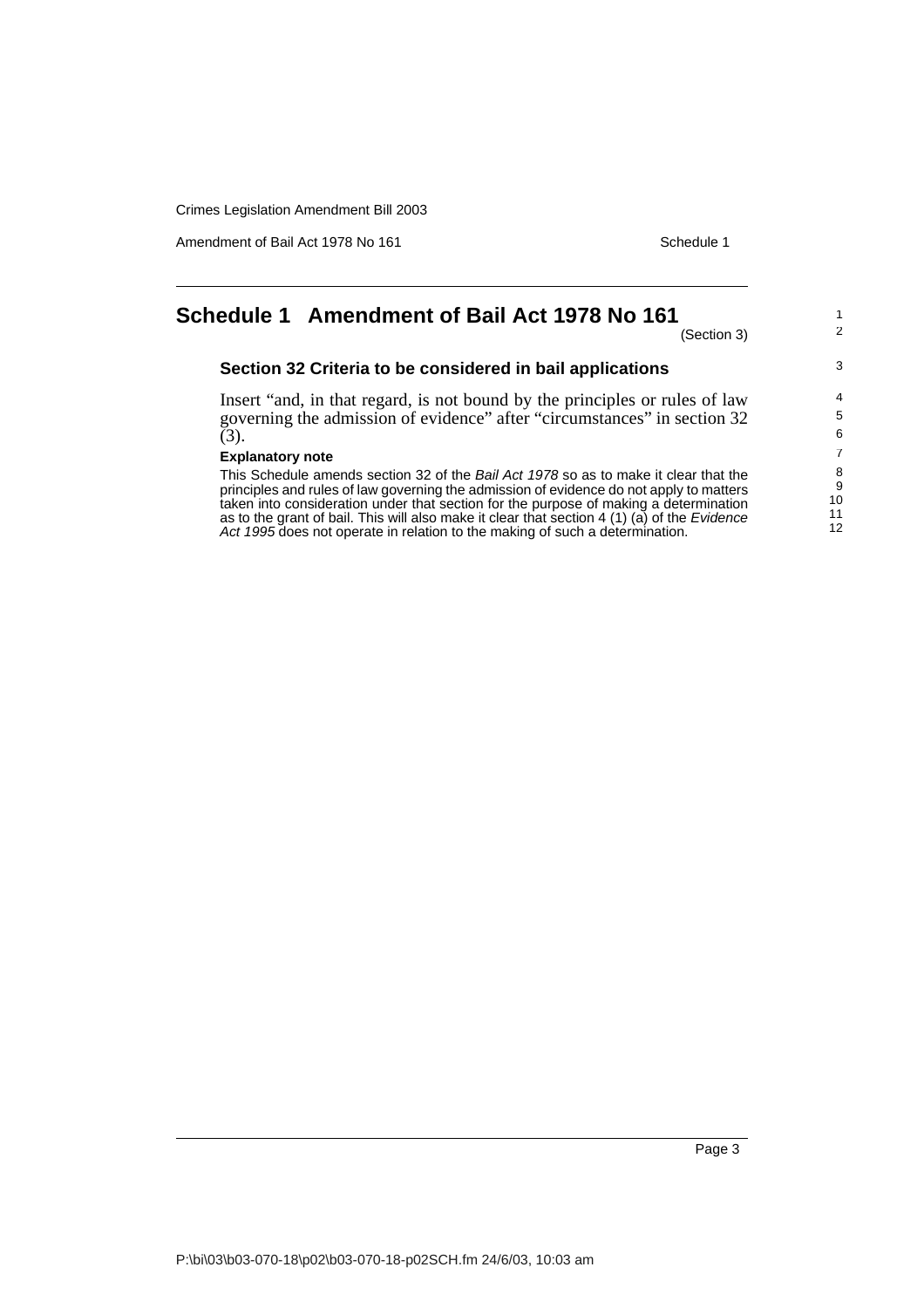Schedule 2 Amendment of Child Protection (Prohibited Employment) Act 1998 No 147

# <span id="page-7-0"></span>**Schedule 2 Amendment of Child Protection (Prohibited Employment) Act 1998 No 147**

(Section 3)

1 2 3

4

## **Section 6 Offences relating to prohibited persons**

Omit "12 months" from section 6 (1). Insert instead "2 years".

#### **Explanatory note**

This Schedule amends section 6 of the Child Protection (Prohibited Employment) Act 1998 so as to double the maximum period for which a prohibited person may be sentenced to imprisonment for the offence of applying for, undertaking or remaining in child-related employment. This will bring the period of imprisonment into line with the maximum period of imprisonment that may be imposed on a convicted child sexual offender under section 11G of the Summary Offences Act 1988 for the offence of loitering near a school or a public place frequented by children.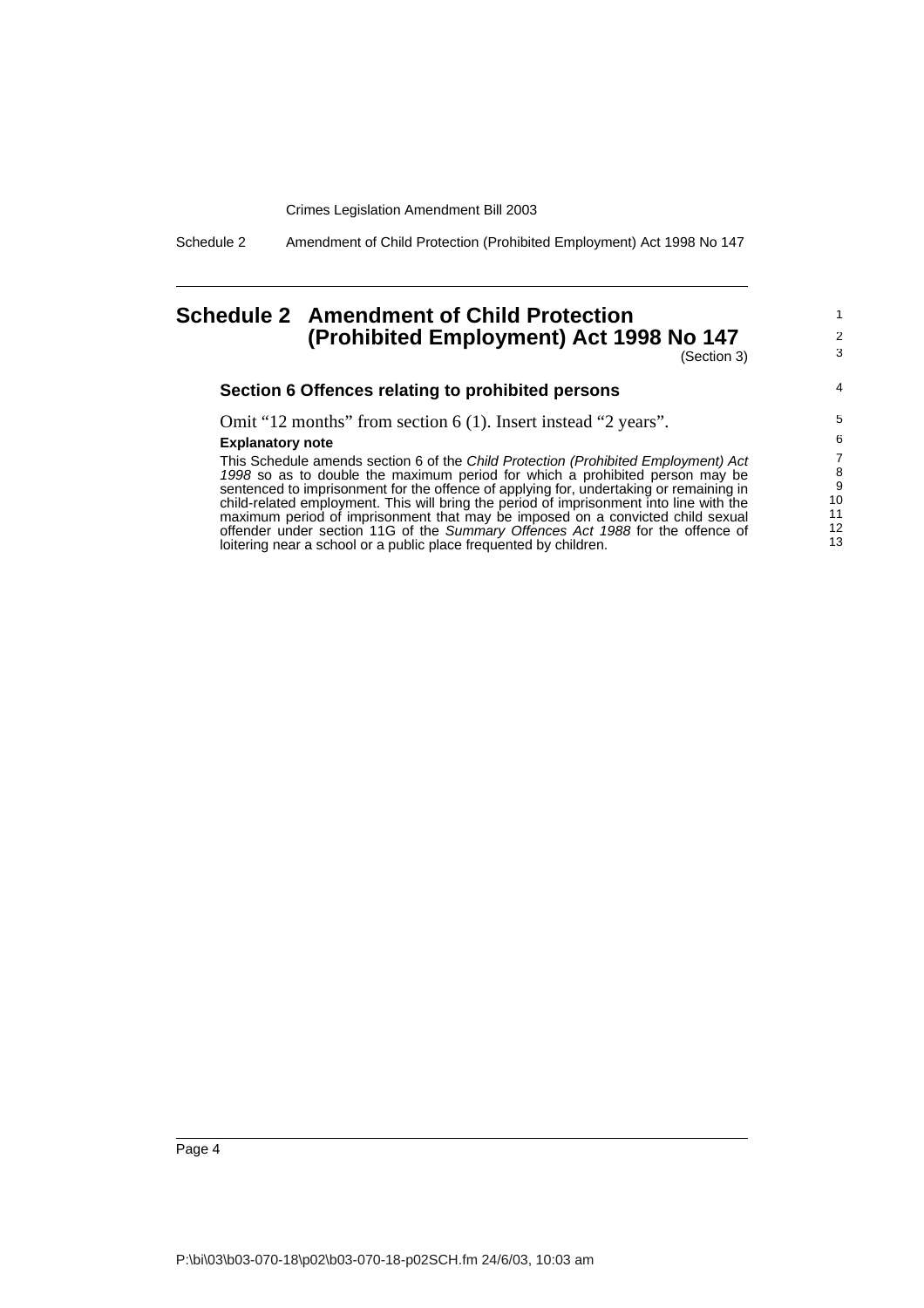Amendment of Crimes Act 1900 No 40 Schedule 3

 $\bar{z}$ 

<span id="page-8-0"></span>

|       | Schedule 3 Amendment of Crimes Act 1900 No 40<br>(Section 3)                                                    | 1<br>$\overline{2}$ |
|-------|-----------------------------------------------------------------------------------------------------------------|---------------------|
| $[1]$ | Section 52B Dangerous navigation: substantive matters                                                           | 3                   |
|       | Omit "to the public" wherever occurring in section 52B $(1)$ (b) and (c) and<br>$(3)$ (b) and (c).              | 4<br>5              |
|       | Insert instead "to another person or persons".                                                                  | 6                   |
| [2]   | Section 63 Common law offences of rape and attempted rape<br>abolished                                          | 7<br>8              |
|       | Insert "1A," after "Parts" in section $63(2)$ .                                                                 | 9                   |
| [3]   | Section 308G Producing, supplying or obtaining data with intent<br>to commit serious computer offence           | 10<br>11            |
|       | Insert after section 308G (3):                                                                                  | 12                  |
|       | (4)<br>It is not an offence to attempt to commit an offence against<br>this section.                            | 13<br>14            |
| [4]   | Section 308H Unauthorised access to or modification of restricted<br>data held in computer (summary offence)    | 15<br>16            |
|       | Insert ", being data" before "to which" in the definition of <i>restricted data</i><br>in section $308H(3)$ .   | 17<br>18            |
| [5]   | <b>Section 474C Consideration of petitions</b>                                                                  | 19                  |
|       | Omit "provisions, and" from section $474C(3)$ (a) (ii).                                                         | 20                  |
|       | Insert instead "provisions, or".                                                                                | 21                  |
| [6]   | Section 474C (3) (a) (iii) and (iv)                                                                             | 22                  |
|       | Insert after section 474C $(3)$ (a) (ii):<br>(iii)<br>has been the subject of a right of appeal (or a right     | 23<br>24            |
|       | to apply for leave to appeal) by the convicted<br>person but no such appeal or application has been<br>made, or | 25<br>26<br>27      |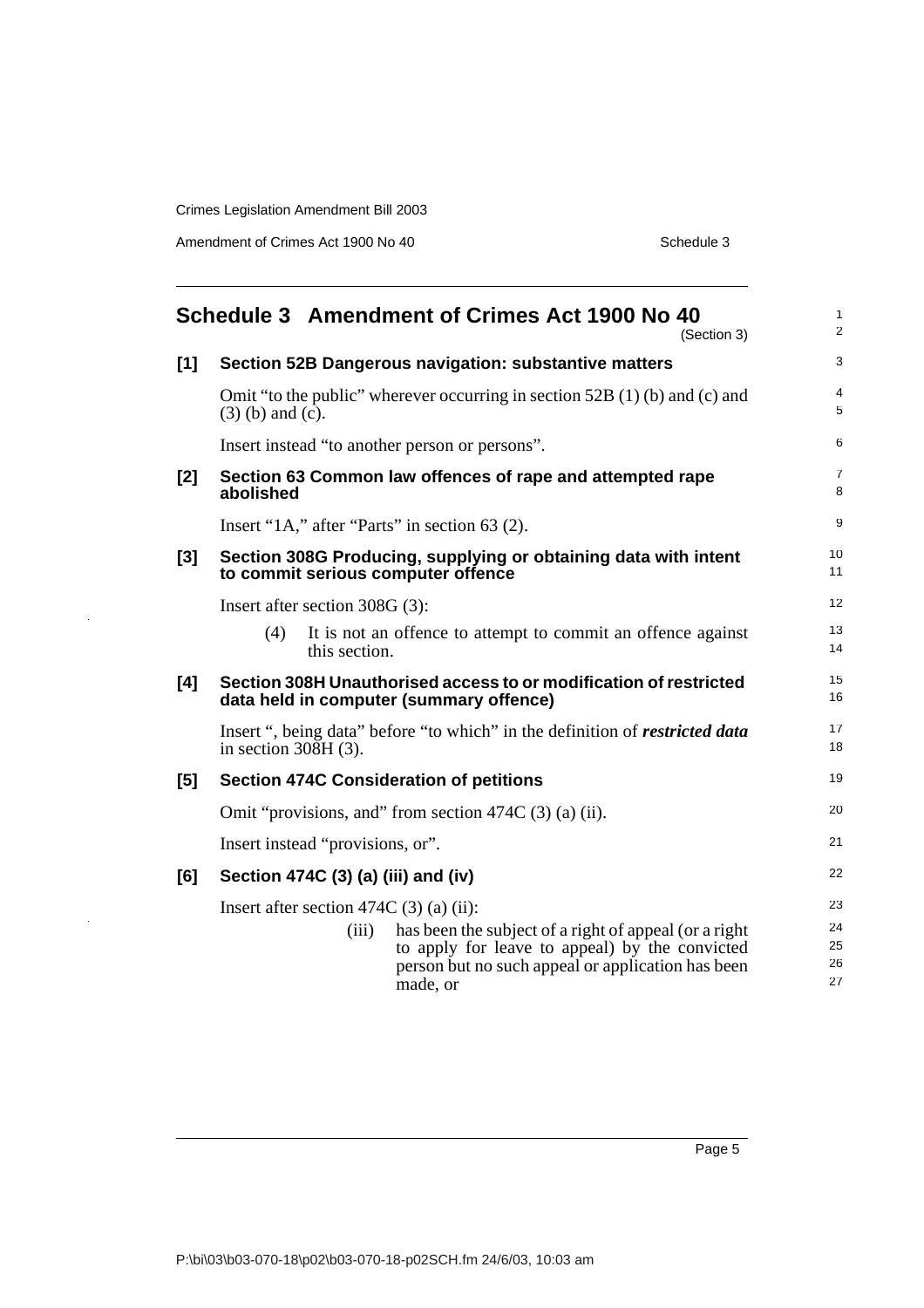Schedule 3 Amendment of Crimes Act 1900 No 40

|       | (iv)<br>has been the subject of appeal proceedings<br>commenced by or on behalf of the convicted<br>person (including proceedings on an application<br>for leave to appeal) where the appeal or<br>application has<br>been withdrawn<br><sub>or</sub><br>proceedings have been allowed to lapse, and | $\mathbf{1}$<br>$\overline{2}$<br>3<br>4<br>5<br>the<br>6 |
|-------|------------------------------------------------------------------------------------------------------------------------------------------------------------------------------------------------------------------------------------------------------------------------------------------------------|-----------------------------------------------------------|
| $[7]$ | Section 474C (3) (b)                                                                                                                                                                                                                                                                                 | $\overline{7}$                                            |
|       | Insert "Governor or the" before "Minister".                                                                                                                                                                                                                                                          | 8                                                         |
| [8]   | <b>Section 474E Consideration of applications</b>                                                                                                                                                                                                                                                    | 9                                                         |
|       | Omit "provisions, and" from section $474E(3)$ (a) (ii).                                                                                                                                                                                                                                              | 10                                                        |
|       | Insert instead "provisions, or".                                                                                                                                                                                                                                                                     | 11                                                        |
| [9]   | Section 474E (3) (a) (iii) and (iv)                                                                                                                                                                                                                                                                  | 12                                                        |
|       | Insert after section $474E(3)$ (a) (ii):                                                                                                                                                                                                                                                             | 13                                                        |
|       | (iii)<br>has been the subject of a right of appeal (or a right<br>to apply for leave to appeal) by the convicted<br>person but no such appeal or application has been<br>made, or                                                                                                                    | 14<br>15<br>16<br>17                                      |
|       | has been the subject of appeal proceedings<br>(iv)<br>commenced by or on behalf of the convicted<br>person (including proceedings on an application<br>for leave to appeal) where the appeal or<br>application has<br>withdrawn<br>been<br><b>or</b><br>proceedings have been allowed to lapse, and  | 18<br>19<br>20<br>21<br>22<br>the<br>23                   |
| [10]  | <b>Eleventh Schedule Savings and transitional provisions</b>                                                                                                                                                                                                                                         | 24                                                        |
|       | Insert before Part 1:                                                                                                                                                                                                                                                                                | 25                                                        |
|       | Part 1A<br><b>Crimes (Sexual Assault) Amendment Act</b><br>1981                                                                                                                                                                                                                                      | 26<br>27                                                  |
|       | Application of section 30 of Interpretation Act 1987<br>1A                                                                                                                                                                                                                                           | 28                                                        |
|       | Section 30 of the <i>Interpretation Act 1987</i> applies to and in<br>respect of the abolition by section 63 of the common law<br>offences of rape and attempted rape in the same way as it<br>applies to and in respect of the repeal of an Act or statutory<br>rule.                               | 29<br>30<br>31<br>32<br>33                                |

 $\ddot{\phantom{a}}$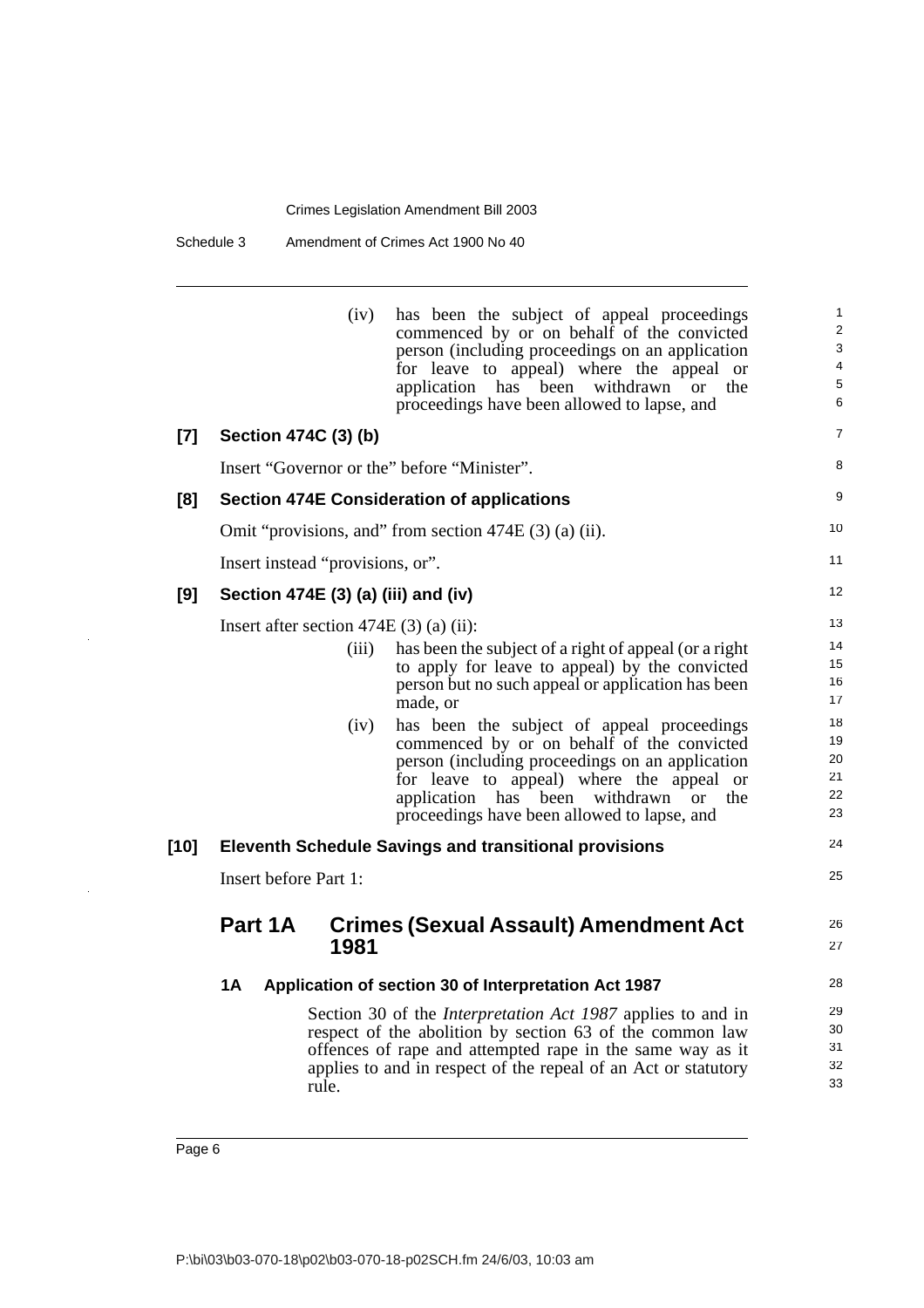Amendment of Crimes Act 1900 No 40 Schedule 3

|    |                         | In any other Act or instrument made under an Act:                                                                                                                               |  |
|----|-------------------------|---------------------------------------------------------------------------------------------------------------------------------------------------------------------------------|--|
|    |                         | a reference to rape, the crime of rape, the offence of<br>(a)                                                                                                                   |  |
|    |                         | rape or an offence under section 63 is to be read and<br>construed as a reference to an offence under section                                                                   |  |
|    |                         | 61B, 61C or 61D, and                                                                                                                                                            |  |
|    |                         | a reference to attempted rape, attempting to commit<br>(b)                                                                                                                      |  |
|    |                         | rape, attempting to commit the crime of rape,                                                                                                                                   |  |
|    |                         | attempting to commit the offence of rape or an offence                                                                                                                          |  |
|    |                         | under section 65 is to be read and construed as a                                                                                                                               |  |
|    |                         | reference to the offence of attempting to commit an<br>offence under section 61B, 61C or 61D,                                                                                   |  |
|    |                         | but a reference to a crime or misdemeanour which was                                                                                                                            |  |
|    |                         | punishable by death immediately before the commencement                                                                                                                         |  |
|    |                         | of the Crimes (Amendment) Act 1955 is to be read and                                                                                                                            |  |
|    |                         | construed as not including a reference to an offence under<br>section 61B, 61C or 61D.                                                                                          |  |
|    |                         |                                                                                                                                                                                 |  |
| 1C | 1987                    | Statement for purposes of section 30A of Interpretation Act                                                                                                                     |  |
|    | (1)                     | Clauses 1A and 1B re-enact (with modifications) section 4 of<br>the Crimes (Sexual Assault) Amendment Act 1981.                                                                 |  |
|    | (2)                     | Clauses 1A and 1B are transferred provisions to which section<br>30A of the <i>Interpretation Act 1987</i> applies.                                                             |  |
|    | (3)                     | Clauses 1A and 1B are taken to have commenced on the                                                                                                                            |  |
|    |                         | commencement of the Crimes (Sexual Assault) Amendment                                                                                                                           |  |
|    |                         | Act 1981.                                                                                                                                                                       |  |
|    | <b>Explanatory note</b> |                                                                                                                                                                                 |  |
|    |                         | Item [1] brings section 52B of the Crimes Act 1900 (which relates to dangerous<br>navigation) into line with section 52A of that Act (which relates to dangerous driving).      |  |
|    |                         | Item [3] makes it clear that an attempt to commit an offence against section 308G of                                                                                            |  |
|    |                         | the Crimes Act 1900 (which relates to the production, supply or obtaining of data with                                                                                          |  |
|    | Commonwealth.           | intent to commit a serious computer offence) is not itself an offence, and so brings that<br>section into line with a corresponding provision of the Cybercrime Act 2001 of the |  |
|    | Crimes Act 1900.        | Item [4] clarifies the meaning of the definition of restricted data in section 308H of the                                                                                      |  |
|    |                         | Items [6] and [9] amend sections 474C and 474E of the Crimes Act 1900 so as to<br>provide that a petition to the Governor or application to the Supreme Court may be            |  |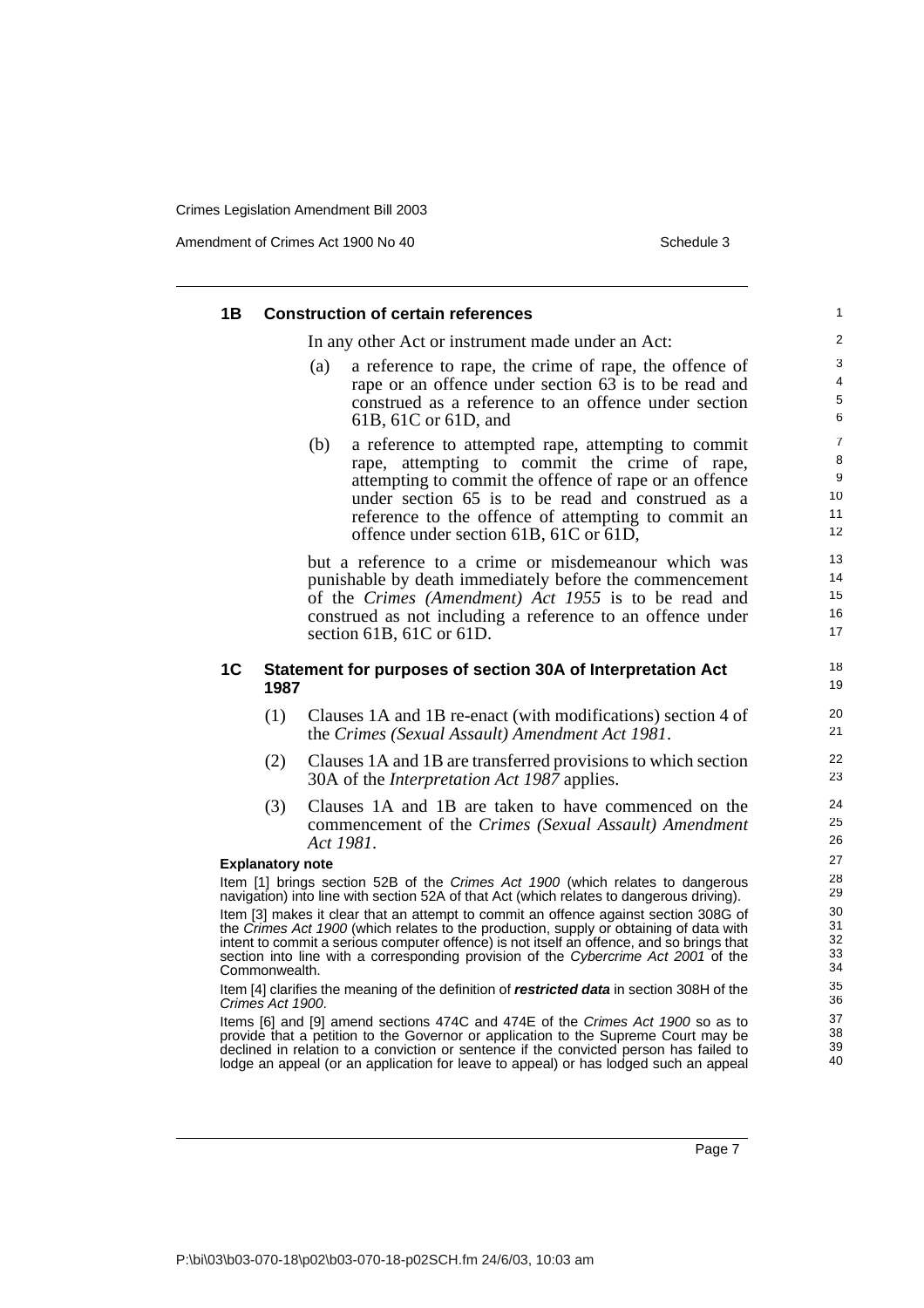Schedule 3 Amendment of Crimes Act 1900 No 40

or application but subsequently withdrawn it or allowed the appeal proceedings to lapse. Items [5], [7] and [8] are consequential amendments.

Item [10] transfers a savings and transitional provision from the Crimes (Sexual Assault) Amendment Act 1981 to the Crimes Act 1900, so enabling the 1981 Act to be repealed. Item [2] is a consequential amendment.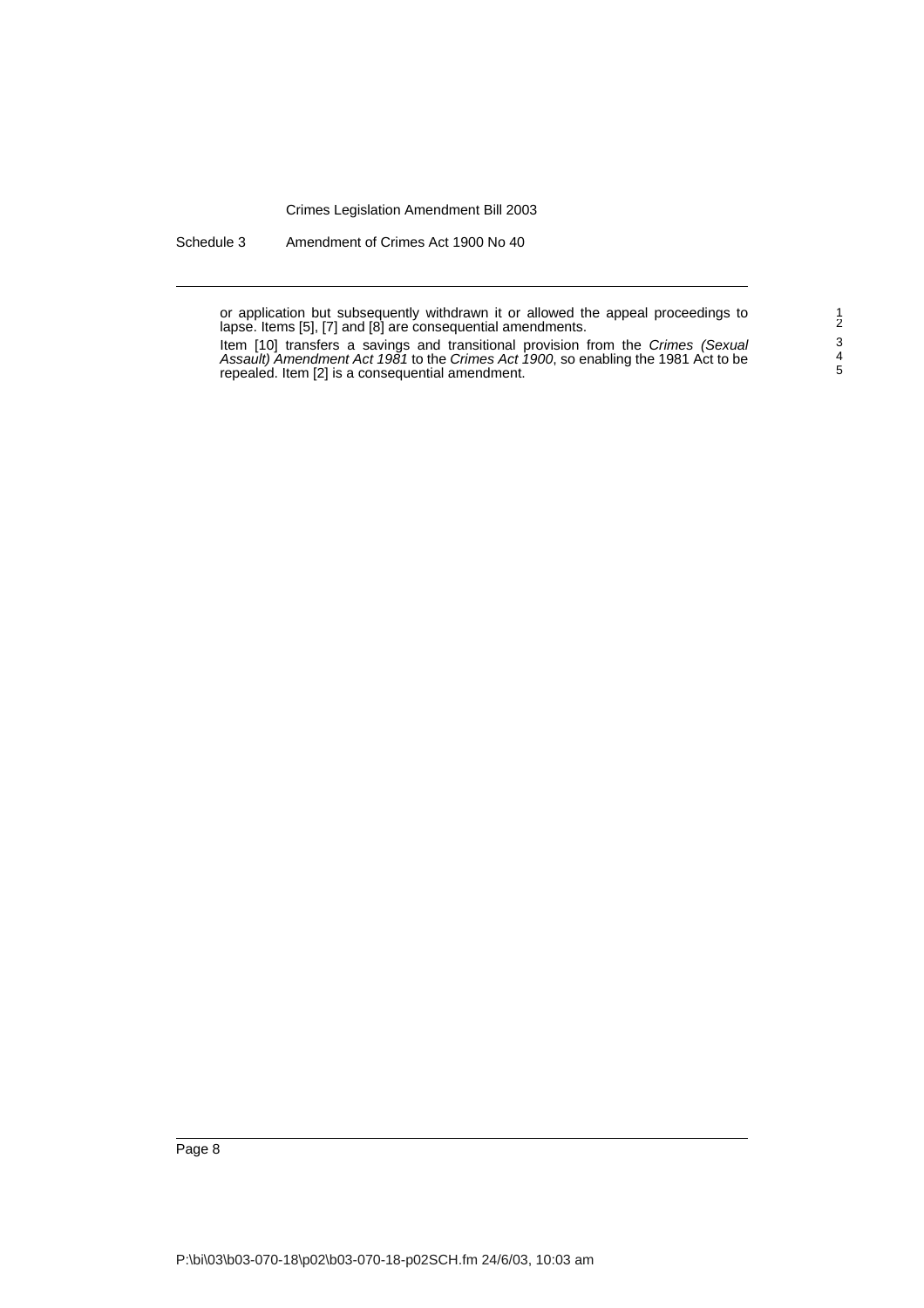$\ddot{\phantom{1}}$ 

Amendment of Crimes (Forensic Procedures) Act 2000 No 59 Schedule 4

<span id="page-12-0"></span>

|     |     | <b>Schedule 4 Amendment of Crimes (Forensic</b><br>Procedures) Act 2000 No 59<br>(Section 3)                                                                                                                                                                                                                                                                       |
|-----|-----|--------------------------------------------------------------------------------------------------------------------------------------------------------------------------------------------------------------------------------------------------------------------------------------------------------------------------------------------------------------------|
| [1] |     | Section 54 Presence of interview friend or legal representative-<br>children and incapable persons                                                                                                                                                                                                                                                                 |
|     |     | Omit section 54 (3). Insert instead:                                                                                                                                                                                                                                                                                                                               |
|     | (3) | An interview friend (other than a legal representative) of the<br>suspect may be excluded from the place where the forensic<br>procedure is being carried out if:                                                                                                                                                                                                  |
|     |     | the interview friend unreasonably interferes with or<br>(a)<br>obstructs the carrying out of the procedure, or                                                                                                                                                                                                                                                     |
|     |     | (b)<br>the investigating police officer forms a belief based on<br>reasonable grounds that the presence of the interview<br>friend could be prejudicial to the investigation of an<br>offence because the interview friend may be a co-<br>offender of the suspect or may be involved in some<br>other way, with the suspect, in the commission of the<br>offence. |
|     | (4) | If an interview friend is excluded under subsection (3), a<br>suspect may choose another person to act as his or her<br>interview friend. If the suspect does not choose another<br>person as an interview friend, the police officer may arrange<br>for any person who may act as an interview friend under<br>section 4 to be present as an interview friend.    |
| [2] |     | Section 55 Presence of interview friend or legal representative-<br><b>Aboriginal persons and Torres Strait Islanders</b>                                                                                                                                                                                                                                          |
|     |     | Omit section 55 (4). Insert instead:                                                                                                                                                                                                                                                                                                                               |
|     | (4) | An interview friend (other than a legal representative) of the<br>suspect may be excluded from the place where the forensic<br>procedure is being carried out if:                                                                                                                                                                                                  |
|     |     | the interview friend unreasonably interferes with or<br>(a)<br>obstructs the carrying out of the procedure, or                                                                                                                                                                                                                                                     |
|     |     | the investigating police officer forms a belief based on<br>(b)<br>reasonable grounds that the presence of the interview<br>friend could be prejudicial to the investigation of an                                                                                                                                                                                 |

offence because the interview friend may be a co-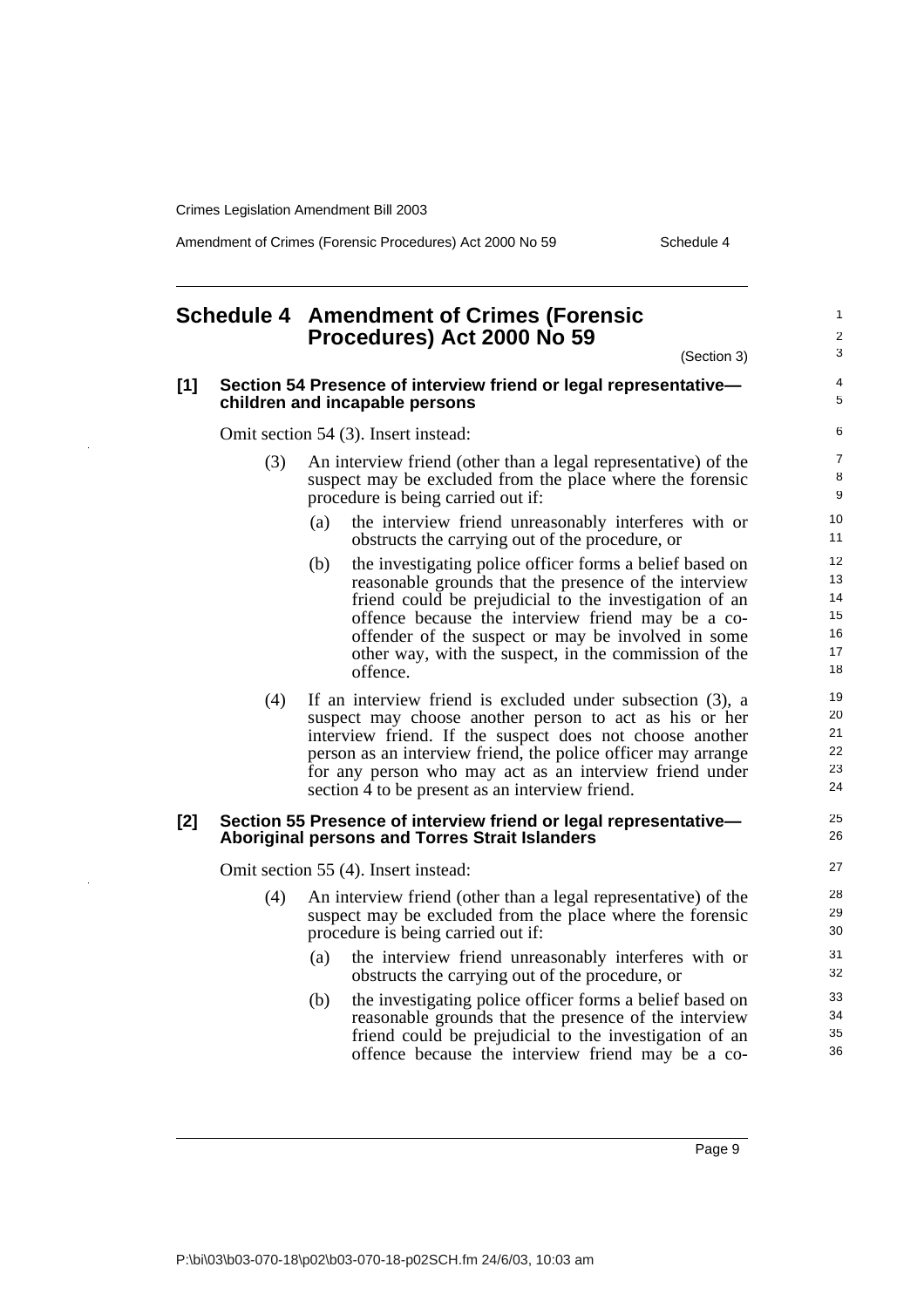offender of the suspect or may be involved in some other way, with the suspect, in the commission of the offence.

11

18

(5) If an interview friend is excluded under subsection (4), a suspect may choose another person to act as his or her interview friend. If the suspect does not waive his or her right to have an interview friend present and does not choose another person as an interview friend, the police officer may arrange for any person who may act as an interview friend under section 4 to be present as an interview friend.

## **[3] Section 95 Definitions**

Omit the definition of *corresponding law*. Insert instead:

*corresponding law* means a law of the Commonwealth, or of a State or Territory, that substantially corresponds to Part 11, and includes those provisions of such a law as are prescribed by the regulations to be a corresponding law for the purposes of this Act.

#### **[4] Section 97 Database information**

Omit section 97 (1). Insert instead:

- (1) The Minister may enter into arrangements with a responsible Minister of a participating jurisdiction under which:
	- (a) information from the DNA database system of this State is to be transmitted to an appropriate authority in the participating jurisdiction for the purposes of the investigation of, or the conduct of proceedings for, an offence against the law of this State or the law of the participating jurisdiction, and
	- (b) information from a DNA database system of the participating jurisdiction is to be transmitted to the Commissioner of Police for the purposes of the investigation of, or the conduct of proceedings for, an offence against the law of this State or the law of the participating jurisdiction.
- (1A) Without limiting subsection (1), the Minister may enter into arrangements with a responsible Minister of the Commonwealth under which information from the DNA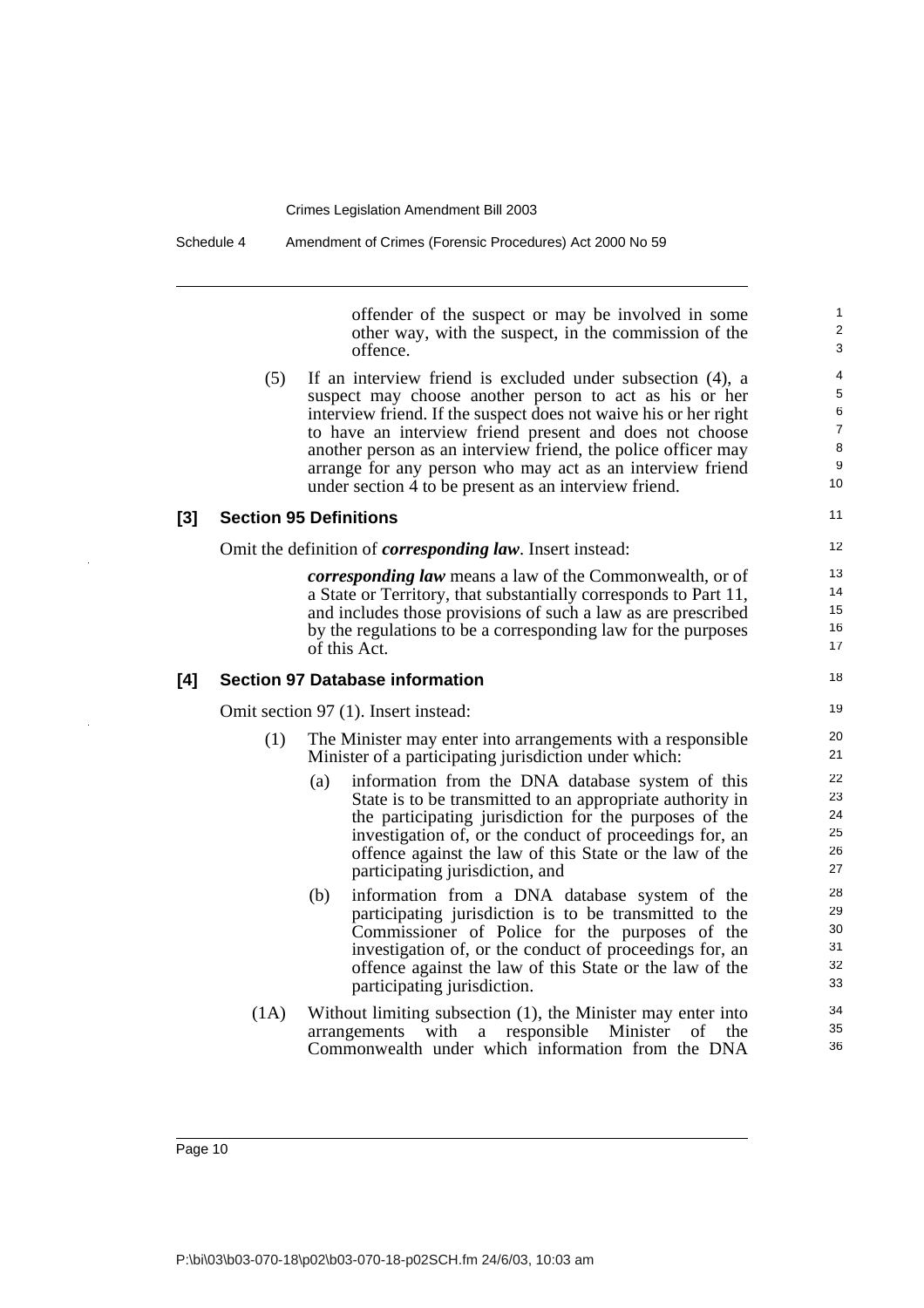11

12 13 14

Amendment of Crimes (Forensic Procedures) Act 2000 No 59 Schedule 4

database system of this State is transmitted to an appropriate authority in the Commonwealth for the purpose of the authority:

- (a) comparing the information so transmitted with information supplied to it from the DNA database system of a participating jurisdiction, and
- (b) identifying to the Commissioner of Police and to the appropriate authority in the participating jurisdiction any matches that are found as a result of the comparison.

#### **[5] Section 109 Disclosure of information**

Insert after section 109 (2) (c):

(c1) the purposes of any arrangement of the kind referred to in section 97 (1) or (1A),

#### **[6] Section 109 (2) (d)**

Insert "other" before "arrangement".

#### **Explanatory note**

Items [1] and [2] amend sections 54 and 55 of the Crimes (Forensic Procedures) Act 2000, in the same terms as previous amendments to section 10 of that Act, so as to extend the class of persons who can be excluded as a suspect's interview friends to persons who may be co-offenders with the suspect or may otherwise be involved in the commission of the alleged offence.

Item [3] amends the definition of **corresponding law** in section 95 of the Crimes (Forensic Procedures) Act 2000 so as to limit the ambit of the definition to laws that are prescribed by the regulations.

Item [4] amends section 97 of the Crimes (Forensic Procedures) Act 2000 so as to clarify the purposes for which the Minister administering that Act may enter into arrangements for the transmission of DNA data between this State and other jurisdictions, and so as to enable DNA data to be transmitted to the CrimTrac Agency (a Commonwealth agency) for the purpose of matching DNA data from different jurisdictions.

Item [5] amends section 109 of the Crimes (Forensic Procedures) Act 2000 so as to ensure that the provisions of that Act that prohibit disclosure of information do not apply to the transmission of DNA data in accordance with arrangements under section 97 of that Act. Item [6] is a consequential amendment.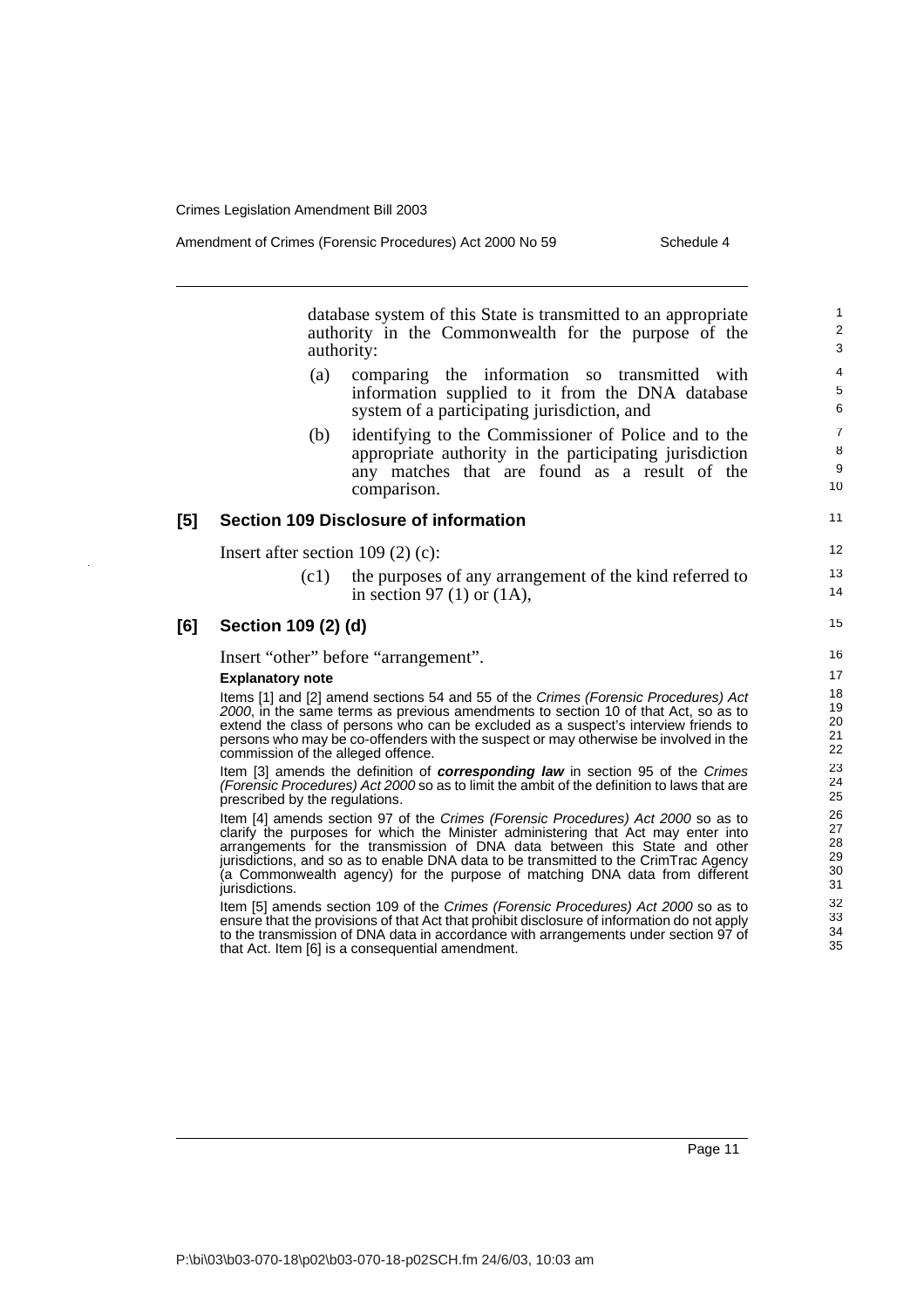Schedule 5 Amendment of Crimes (Local Courts Appeal and Review) Act 2001 No 120

## <span id="page-15-0"></span>**Schedule 5 Amendment of Crimes (Local Courts Appeal and Review) Act 2001 No 120**

(Section 3)

1 2 3

4

#### **Section 3 Definitions**

Insert after paragraph (a) (iii) of the definition of *sentence* in section 3 (1): (iiia) any non-association order or place restriction order under section 17A of the *Crimes (Sentencing Procedure) Act 1999*, and

#### **Explanatory note**

This Schedule amends the definition of **sentence** in the Crimes (Local Courts Appeal and Review) Act 2001 so as to ensure that appeals under that Act may be made in relation to non-association and place restriction orders under section 17A of the Crimes (Sentencing Procedure) Act 1999 in the same way as they could formerly be made under the provisions of the Justices Act 1902 replaced by the 2001 Act.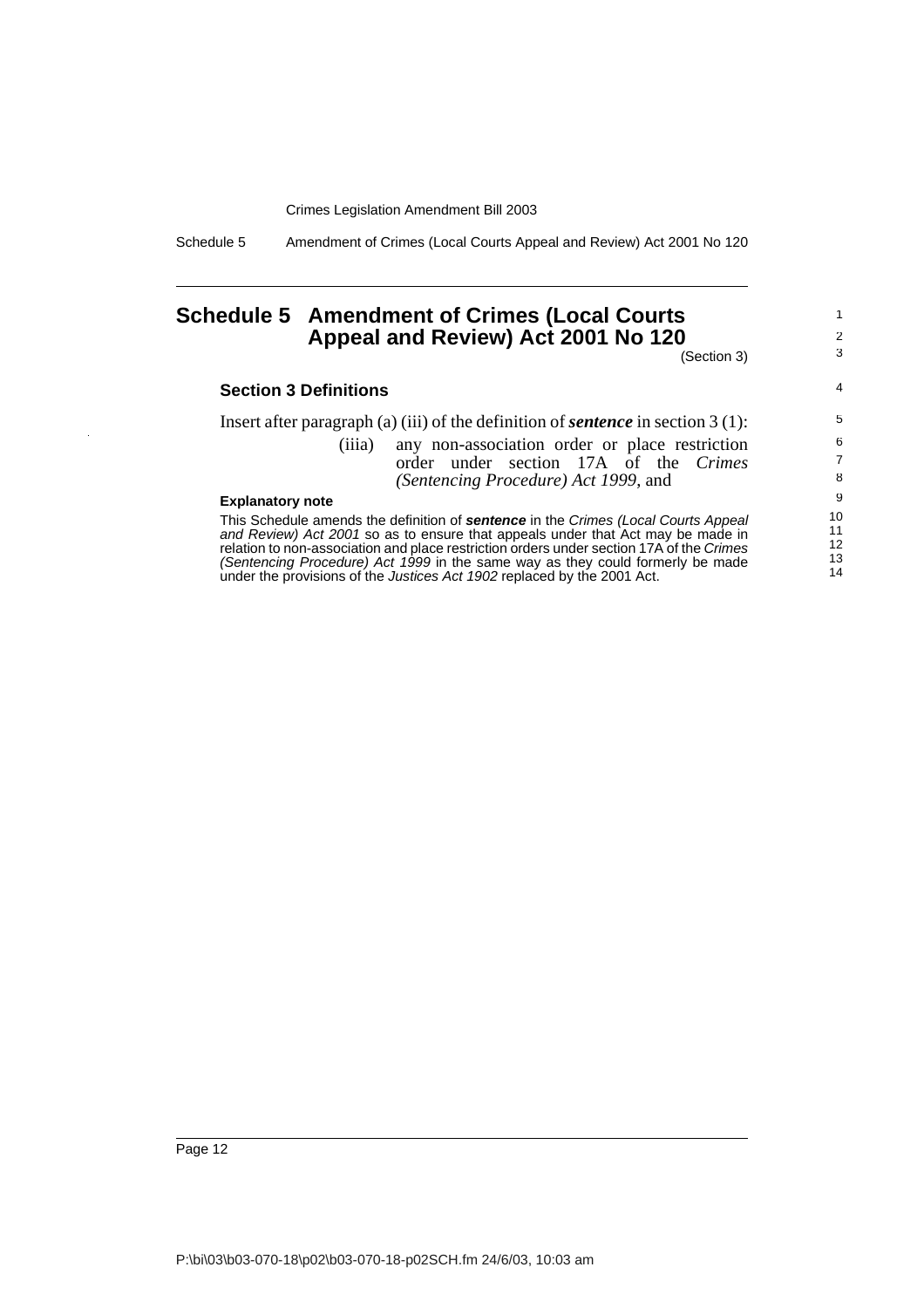Amendment of Crimes (Sentencing Procedure) Act 1999 No 92 Schedule 6

<span id="page-16-0"></span>

|       |     |                       |                           |      | <b>Schedule 6 Amendment of Crimes (Sentencing</b><br>Procedure) Act 1999 No 92                                                                   | 1<br>2<br>3         |
|-------|-----|-----------------------|---------------------------|------|--------------------------------------------------------------------------------------------------------------------------------------------------|---------------------|
| [1]   |     |                       |                           |      | (Section 3)<br><b>Section 12 Suspended sentences</b>                                                                                             | $\overline{4}$      |
|       |     |                       |                           |      |                                                                                                                                                  |                     |
|       |     |                       |                           |      | Insert "the whole of" after "suspending execution of" in section $12(1)(a)$ .                                                                    | 5                   |
| $[2]$ |     |                       |                           |      | Section 59 Court may vary commencement of sentence on<br>quashing or varying other sentence                                                      | 6<br>$\overline{7}$ |
|       |     |                       |                           |      | Omit "consecutive" from section 59 (1). Insert instead "other".                                                                                  | 8                   |
| $[3]$ |     | <b>Section 59 (2)</b> |                           |      |                                                                                                                                                  | 9                   |
|       |     |                       | Omit "consecutive".       |      |                                                                                                                                                  | 10                  |
| [4]   |     | <b>Section 59 (2)</b> |                           |      |                                                                                                                                                  | 11                  |
|       |     |                       |                           |      | Omit "each such sentence". Insert instead "each of them".                                                                                        | 12                  |
| [5]   |     |                       | Section 59 (3) and (4)    |      |                                                                                                                                                  | 13                  |
|       |     |                       |                           |      | Omit "consecutive" wherever occurring.                                                                                                           | 14                  |
| [6]   |     | <b>Section 65B</b>    |                           |      |                                                                                                                                                  | 15                  |
|       |     |                       | Insert after section 65A: |      |                                                                                                                                                  | 16                  |
|       | 65B |                       |                           |      | Periodic detention not available for certain sexual offences                                                                                     | 17                  |
|       |     | (1)                   |                           |      | A periodic detention order may not be made in respect of a<br>sentence of imprisonment for a prescribed sexual offence.                          | 18<br>19            |
|       |     | (2)                   |                           |      | In subsection $(1)$ , <i>prescribed sexual offence</i> means:                                                                                    | 20                  |
|       |     |                       | (a)                       |      | an offence under Division 10 or 10A of Part 3 of the<br>Crimes Act 1900, being:                                                                  | 21<br>22            |
|       |     |                       |                           | (i)  | an offence committed on a person under the age<br>of 16 years, or                                                                                | 23<br>24            |
|       |     |                       |                           | (ii) | an offence, committed on a person of any age, the<br>elements of which include sexual intercourse (as<br>defined by section 61H of that Act), or | 25<br>26<br>27      |
|       |     |                       | (b)                       |      | an offence that includes the commission, or an intention<br>to commit, an offence referred to in paragraph (a), or                               | 28<br>29            |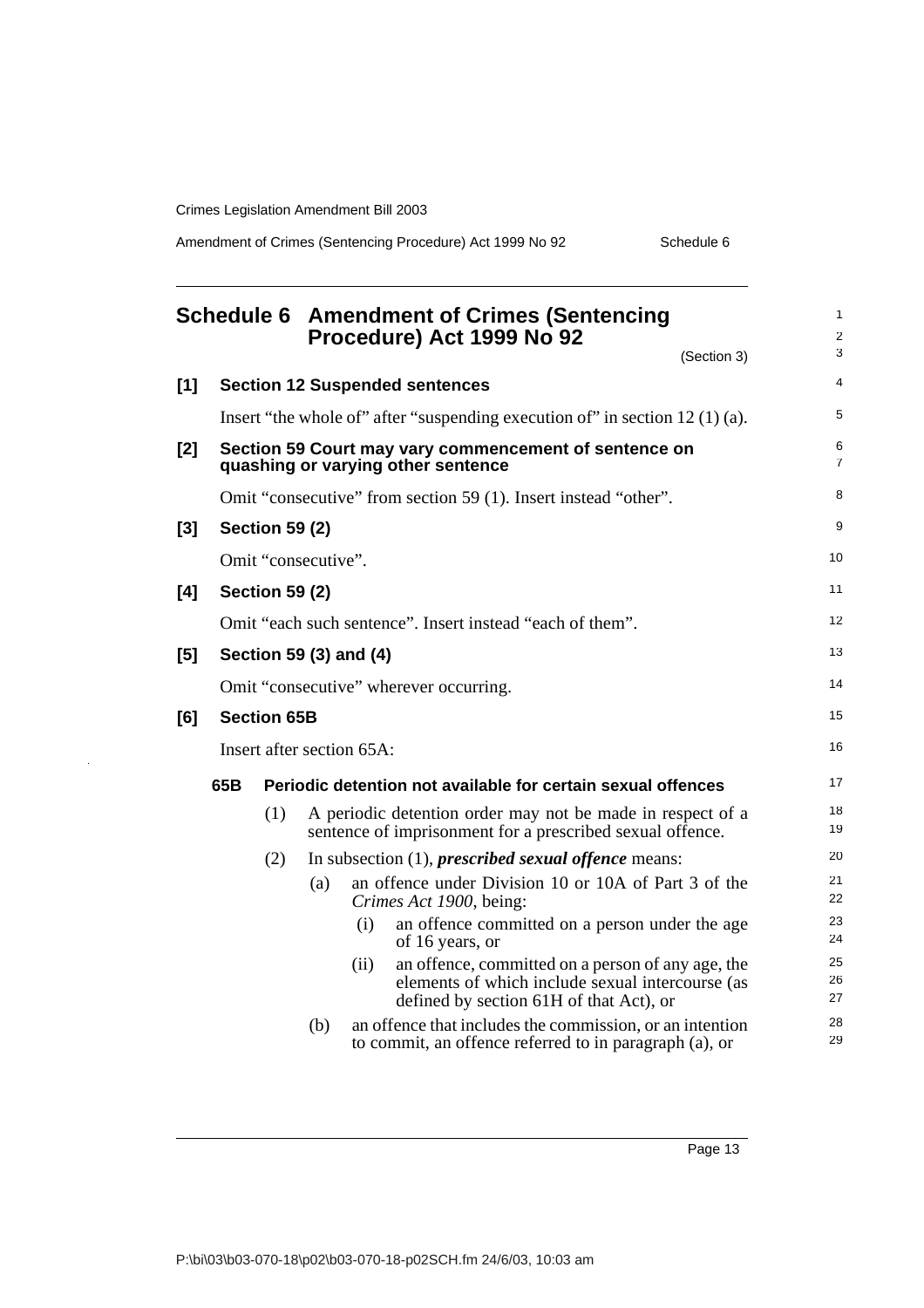|        |                               | (c)<br>(d) | an offence that, at the time it was committed, was a<br>prescribed sexual offence within the meaning of this<br>definition, or<br>an offence of attempting, or of conspiracy<br><b>or</b>                                                                                                                                | 1<br>$\overline{\mathbf{c}}$<br>3 |
|--------|-------------------------------|------------|--------------------------------------------------------------------------------------------------------------------------------------------------------------------------------------------------------------------------------------------------------------------------------------------------------------------------|-----------------------------------|
|        |                               |            |                                                                                                                                                                                                                                                                                                                          |                                   |
|        |                               |            | incitement, to commit an offence referred to in<br>paragraph $(a)$ , $(b)$ or $(c)$ .                                                                                                                                                                                                                                    | 4<br>5<br>6                       |
| [7]    |                               |            | Section 98 Proceedings for breach of good behaviour bond                                                                                                                                                                                                                                                                 | 7                                 |
|        |                               |            | Insert at the end of section 98 $(1)$ (b):                                                                                                                                                                                                                                                                               | 8                                 |
|        |                               |            | or                                                                                                                                                                                                                                                                                                                       | 9                                 |
|        |                               | (c)        | with the offender's consent, any other court of superior<br>jurisdiction,                                                                                                                                                                                                                                                | 10<br>11                          |
| [8]    | Section 98 (1C)               |            |                                                                                                                                                                                                                                                                                                                          | 12                                |
|        | Insert after section 98 (1B): |            |                                                                                                                                                                                                                                                                                                                          | 13                                |
|        | (1C)                          |            | For the purposes of subsection $(1)$ $(c)$ , a court is of superior<br>jurisdiction to the court with which an offender has entered<br>into a good behaviour bond if it is a court to which the<br>offender has (or has had) a right of appeal with respect to the<br>conviction or sentence from which the bond arises. | 14<br>15<br>16<br>17<br>18        |
| [9]    |                               |            | Schedule 2 Savings, transitional and other provisions                                                                                                                                                                                                                                                                    | 19                                |
|        |                               |            | Insert at the end of clause $1(1)$ :                                                                                                                                                                                                                                                                                     | 20                                |
|        |                               |            | <b>Crimes Legislation Amendment Act 2003</b>                                                                                                                                                                                                                                                                             | 21                                |
| $[10]$ | <b>Schedule 2</b>             |            |                                                                                                                                                                                                                                                                                                                          | 22                                |
|        |                               |            | Insert in appropriate order with appropriate Part and clause numbers:                                                                                                                                                                                                                                                    | 23                                |
|        | <b>Part</b>                   |            | Provisions consequent on enactment of<br><b>Crimes Legislation Amendment Act 2003</b>                                                                                                                                                                                                                                    | 24<br>25                          |
|        |                               |            | <b>Application of amendments</b>                                                                                                                                                                                                                                                                                         | 26                                |
|        | (1)                           |            | Section 65B, as inserted by the Crimes Legislation                                                                                                                                                                                                                                                                       | 27                                |
|        |                               |            | Amendment Act 2003, does not apply to proceedings<br>commenced before the commencement of that section.                                                                                                                                                                                                                  | 28<br>29                          |

 $\bar{z}$ 

 $\ddot{\phantom{a}}$ 

 $\bar{z}$ 

 $\ddot{\phantom{a}}$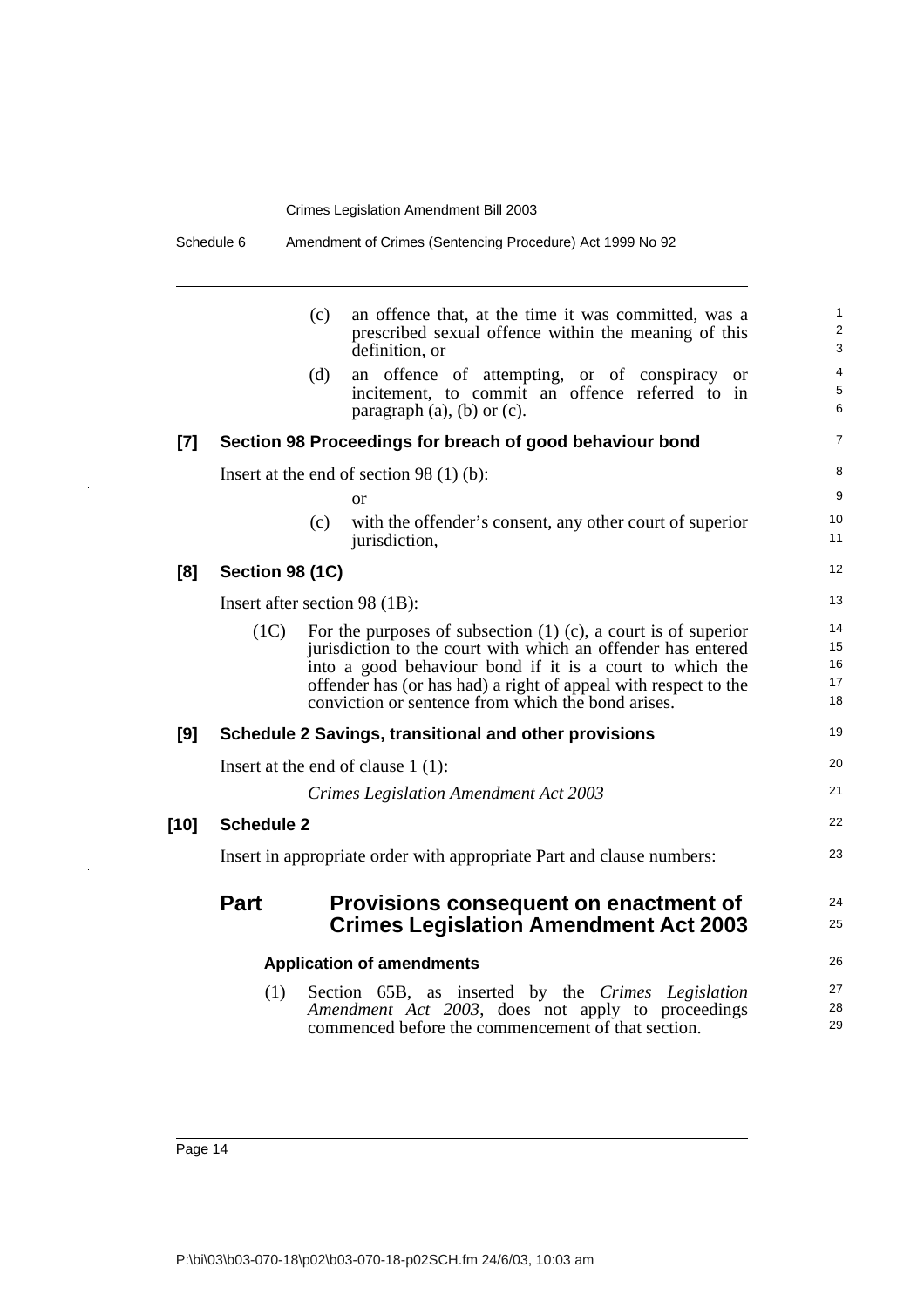- (2) For the purposes of this clause, proceedings on indictment following an accused person's committal for trial for an offence are taken to have commenced when committal proceedings for the offence were first commenced.
- (3) Section 65B, as inserted by the *Crimes Legislation Amendment Act 2003*, extends to offences committed before the commencement of that section and, for that purpose, a *prescribed sexual offence* is taken to include:
	- (a) an offence committed before 13 June 2003 under Division 10 or 10A of Part 3 of the *Crimes Act 1900*, as in force from time to time before that date, being:
		- (i) an offence committed on a person under the age of 16 years, or
		- (ii) an offence, committed on a person of any age, the elements of which include sexual intercourse (as defined by section 61H of that Act), homosexual intercourse (as defined by section 78G of that Act) or carnal knowledge (as defined by section 62 (2) of that Act), and
	- (b) an offence committed before 17 March 1991 under section 61B, 61C, 61D, 61E or 61F of the *Crimes Act 1900*, as in force from time to time before that date, being:
		- (i) an offence committed on a person under the age of 16 years, or
		- (ii) an offence, committed on a person of any age, the elements of which include sexual intercourse (as defined by section 61A of that Act), and
	- (c) the offence of rape committed before 14 July 1981 as referred to in section 63 or 65 of the *Crimes Act 1900*, as in force from time to time before that date.

#### **Explanatory note**

Item [1] amends section 12 of the Crimes (Sentencing Procedure) Act 1999 so as to make it clear that an order suspending execution of a sentence of imprisonment may be made in respect of the whole of the sentence only, and not for a part of the sentence. Items [2]–[5] amend section 59 of the Crimes (Sentencing Procedure) Act 1999 so as to enable a court that quashes or varies a person's sentence of imprisonment to vary the commencement of other sentences of imprisonment to which the person is subject, whether concurrent or consecutive, and not just consecutive sentences (as is currently the case).

Item [6] inserts a new section 65B into the Crimes (Sentencing Procedure) Act 1999. The new section prohibits a periodic detention order from being made in relation to a sentence of imprisonment that has been imposed for certain offences under Division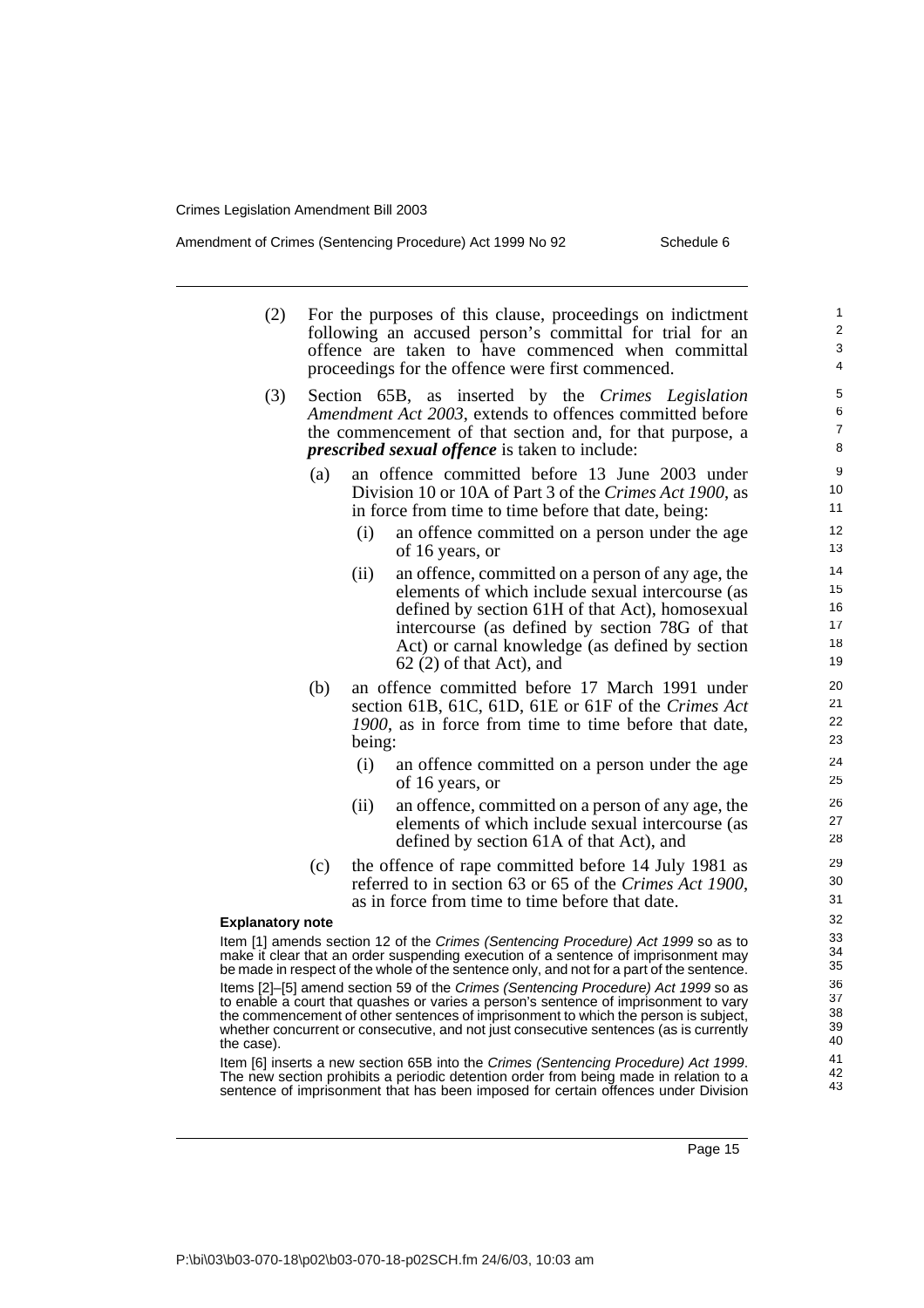Schedule 6 Amendment of Crimes (Sentencing Procedure) Act 1999 No 92

<sup>10 (</sup>sexual assault) or Division 10A (sexual servitude) of Part 3 of the Crimes Act 1900, or for former offences of the same kind. Items [9] and [10] make consequential savings and transitional provisions.

Item [7] amends section 98 of the Crimes (Sentencing Procedure) Act 1999 so as to allow proceedings for breach of an offender's good behaviour bond to be dealt with by a court having superior jurisdiction to the court with which the offender entered into the bond, but only if the offender consents to the matter being dealt with by that court. Currently, such proceedings can only be dealt with by the court with which the offender entered into the bond or another court of like jurisdiction. Item [8] further amends section 98 so as to provide that, for the purposes of the new provision, a court is of superior jurisdiction to the court with which an offender has entered into a bond if it is a court to which the offender has (or has had) a right of appeal with respect to the conviction or sentence from which the bond arises.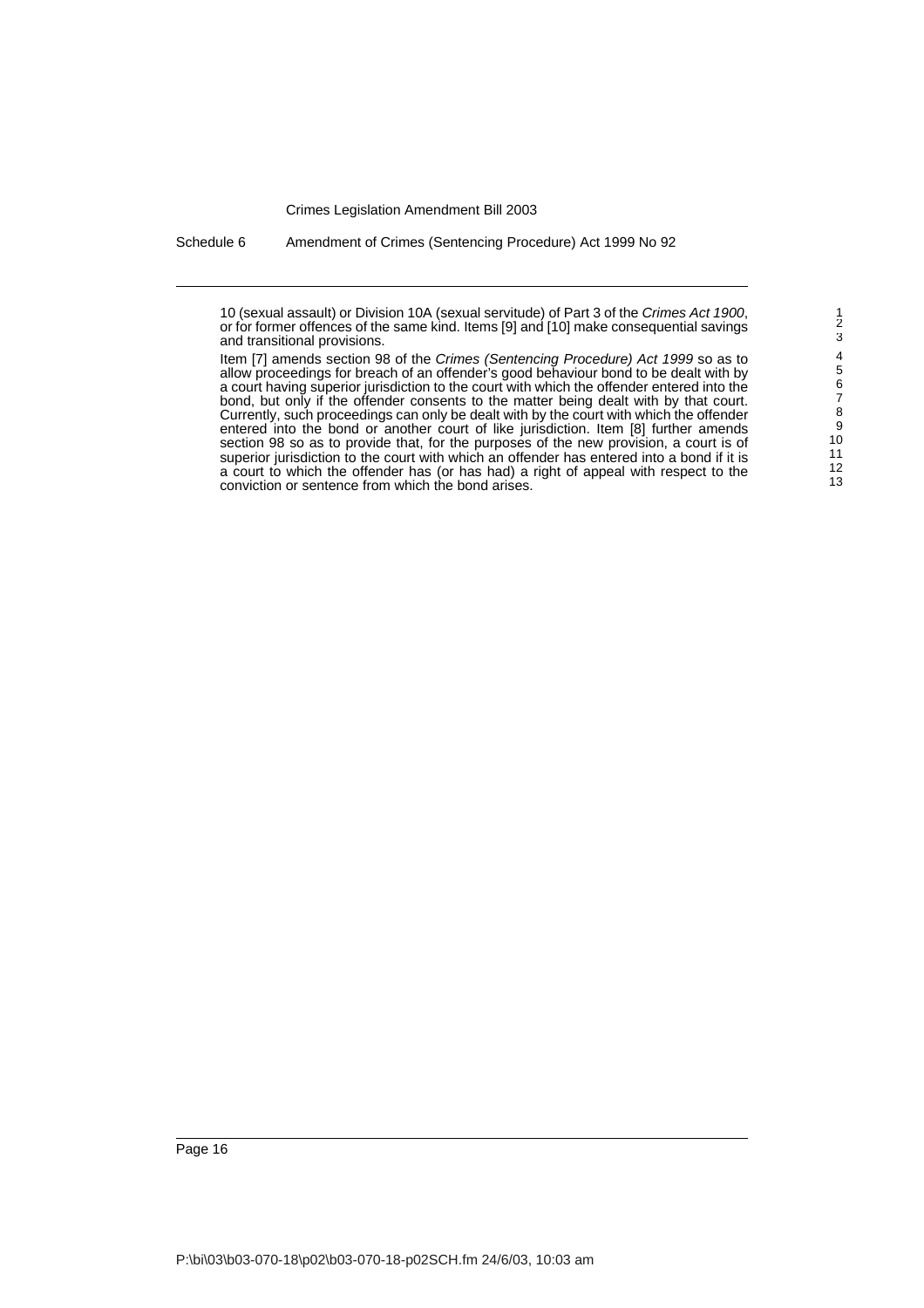Amendment of Criminal Appeal Act 1912 No 16 Schedule 7 Schedule 7

<span id="page-20-0"></span>

|     |                              |     | <b>Schedule 7 Amendment of Criminal Appeal Act 1912</b><br><b>No 16</b><br>(Section 3)                                                                                                                                                                                                                                                                      | 1<br>2<br>3                |
|-----|------------------------------|-----|-------------------------------------------------------------------------------------------------------------------------------------------------------------------------------------------------------------------------------------------------------------------------------------------------------------------------------------------------------------|----------------------------|
| [1] | <b>Section 2 Definitions</b> |     |                                                                                                                                                                                                                                                                                                                                                             | 4                          |
|     | section $2(1)$ .             |     | Insert "or 11" after "10" in paragraph (b) of the definition of <i>Sentence</i> in                                                                                                                                                                                                                                                                          | 5<br>6                     |
| [2] |                              |     | Section 2 (1), definition of "Sentence"                                                                                                                                                                                                                                                                                                                     | $\overline{7}$             |
|     |                              |     | Omit "11, 12 or 17A" from paragraph (c). Insert instead "12 or 17A".                                                                                                                                                                                                                                                                                        | 8                          |
| [3] |                              |     | Section 7 Powers of court in special cases                                                                                                                                                                                                                                                                                                                  | 9                          |
|     |                              |     | Omit section 7 (1A). Insert instead:                                                                                                                                                                                                                                                                                                                        | 10                         |
|     | (1A)                         |     | If on an appeal against a sentence under section $5(1)$ , $5D$ ,<br>5DA or 5DB, the court quashes or varies the sentence passed<br>at trial on any count or part of an indictment, the court may<br>quash or vary any other sentence passed at the trial:                                                                                                   | 11<br>12<br>13<br>14       |
|     |                              | (a) | in relation to any offence charged in any other count or<br>part of the same indictment, or                                                                                                                                                                                                                                                                 | 15<br>16                   |
|     |                              | (b) | in relation to any offence charged in any count or part<br>of any other indictment, or                                                                                                                                                                                                                                                                      | 17<br>18                   |
|     |                              | (c) | in relation to any offence dealt with under section 105<br>of the Criminal Procedure Act 1986, or                                                                                                                                                                                                                                                           | 19<br>20                   |
|     |                              | (d) | in relation to any back up offence or related offence<br>dealt with under section 167 of the Criminal Procedure<br>Act 1986,                                                                                                                                                                                                                                | 21<br>22<br>23             |
|     |                              |     | and pass such sentence, whether more or less severe, in<br>substitution for the other sentence as the court thinks proper,<br>and as may be warranted in law, in respect of the offence.                                                                                                                                                                    | 24<br>25<br>26             |
|     | <b>Explanatory note</b>      |     |                                                                                                                                                                                                                                                                                                                                                             | 27                         |
|     | finding of guilt.            |     | Items [1] and [2] amend the definition of Sentence in section 2 (1) of the Criminal<br>Appeal Act 1912 so as to recognise that orders under section 11 of the Crimes<br>(Sentencing Procedure) Act 1999 (formerly made on conviction) are now made on a                                                                                                     | 28<br>29<br>30<br>31       |
|     | time.                        |     | Section 7 (1A) of the Criminal Appeal Act 1912 allows the Court of Criminal Appeal,<br>when quashing or varying a sentence the subject of an appeal, to quash or vary other<br>sentences passed in connection with the same indictment. Item [3] amends section 7<br>(1A) so as to allow the Court to also quash or vary other sentences passed at the same | 32<br>33<br>34<br>35<br>36 |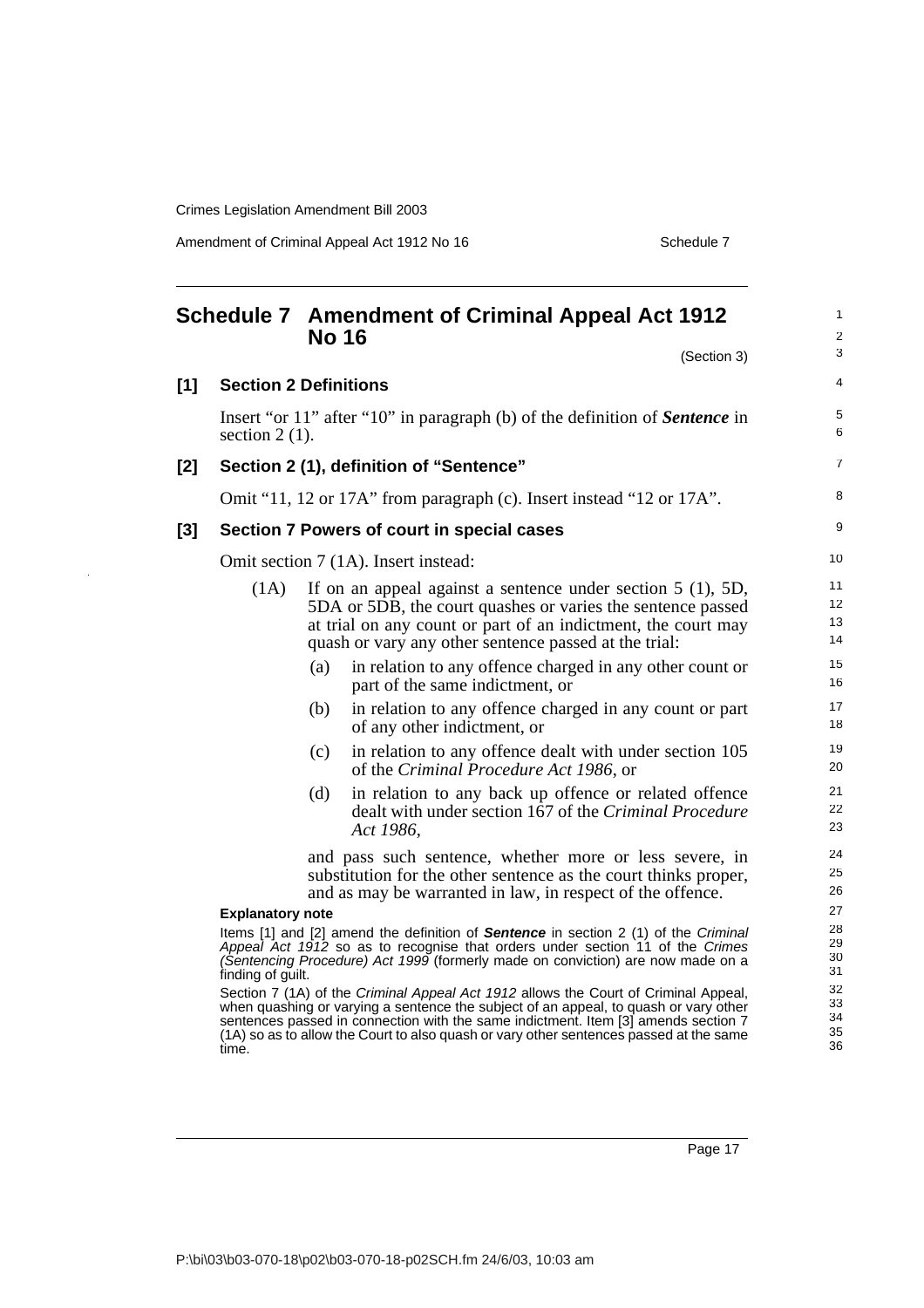Schedule 8 Amendment of Criminal Procedure Act 1986 No 209

## <span id="page-21-0"></span>**Schedule 8 Amendment of Criminal Procedure Act 1986 No 209**

|     |                                                                                                                           |     |      |                                                                                                                                                                                                                 |                                                |  |  | (Section 3) |           | 3                    |
|-----|---------------------------------------------------------------------------------------------------------------------------|-----|------|-----------------------------------------------------------------------------------------------------------------------------------------------------------------------------------------------------------------|------------------------------------------------|--|--|-------------|-----------|----------------------|
| [1] | <b>Section 3 Definitions</b>                                                                                              |     |      |                                                                                                                                                                                                                 |                                                |  |  |             |           | 4                    |
|     | Insert "66EA," after "66D," in paragraph (a) of the definition of<br><i>prescribed sexual offence</i> in section $3(1)$ . |     |      |                                                                                                                                                                                                                 |                                                |  |  |             |           | 5<br>6               |
| [2] | Section 91 Witness may be directed to attend                                                                              |     |      |                                                                                                                                                                                                                 |                                                |  |  |             |           | $\overline{7}$       |
|     | Insert at the end of section 91:                                                                                          |     |      |                                                                                                                                                                                                                 |                                                |  |  |             |           | 8                    |
|     | (8)                                                                                                                       |     |      | A direction may not be given under this section so as to<br>require the attendance of the complainant in proceedings for<br>a child sexual assault offence if the complainant:                                  |                                                |  |  |             |           | 9<br>10<br>11        |
|     |                                                                                                                           | (a) |      | was under the age of 16 years:                                                                                                                                                                                  |                                                |  |  |             |           | 12                   |
|     |                                                                                                                           |     | (i)  |                                                                                                                                                                                                                 | on the earliest date on which, or              |  |  |             |           | 13                   |
|     |                                                                                                                           |     | (ii) | which,                                                                                                                                                                                                          | at the beginning of the earliest period during |  |  |             |           | 14<br>15             |
|     |                                                                                                                           |     |      | any child sexual assault offence to which the<br>proceedings relate was allegedly committed, and                                                                                                                |                                                |  |  |             |           | 16<br>17             |
|     |                                                                                                                           | (b) |      | is currently under the age of 18 years.                                                                                                                                                                         |                                                |  |  |             |           | 18                   |
|     | (9)                                                                                                                       |     |      | For the purposes of subsection (8):                                                                                                                                                                             |                                                |  |  |             |           | 19                   |
|     |                                                                                                                           |     |      | <i>child sexual assault offence means:</i>                                                                                                                                                                      |                                                |  |  |             |           | 20                   |
|     |                                                                                                                           | (a) |      | a prescribed sexual offence, or                                                                                                                                                                                 |                                                |  |  |             |           | 21                   |
|     |                                                                                                                           | (b) |      | an offence under section 73, 78A, 78B, 80D, 80E, 91A,<br>91B, 91D, 91E, 91F or 91G of the Crimes Act 1900, or                                                                                                   |                                                |  |  |             |           | 22<br>23             |
|     |                                                                                                                           | (c) |      | an offence under section 66, 74, 78N, 78O or 78Q of the<br>Crimes Act 1900, as in force immediately before 13<br>June 2003 (the date of commencement of the Crimes<br>Amendment (Sexual Offences) Act 2003), or |                                                |  |  |             |           | 24<br>25<br>26<br>27 |
|     |                                                                                                                           | (d) |      | an offence that, at the time it was committed, was a<br>child sexual assault offence for the purposes of<br>subsection $(8)$ , or                                                                               |                                                |  |  |             |           | 28<br>29<br>30       |
|     |                                                                                                                           | (e) |      | an offence of attempting, or of conspiracy<br>incitement, to commit an offence referred to in<br>paragraph $(a)$ , $(b)$ , $(c)$ or $(d)$ .                                                                     |                                                |  |  |             | <b>or</b> | 31<br>32<br>33       |

1 2

Page 18

 $[1]$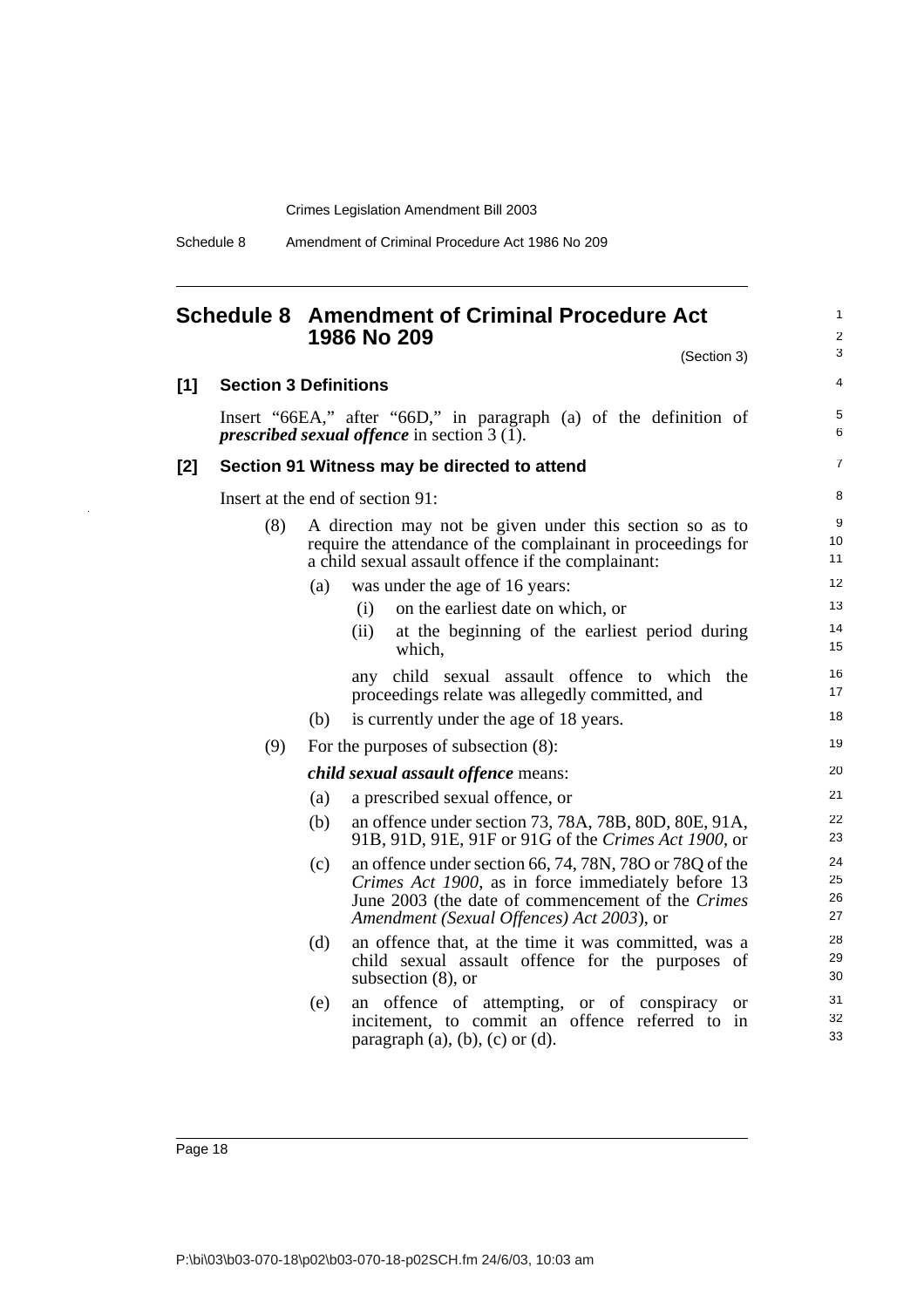Amendment of Criminal Procedure Act 1986 No 209

| Schedule 8 |
|------------|
|------------|

|          |                               |        | <i>complainant</i> , in relation to any proceedings for an offence,<br>means the person, or any of the persons, on whom the offence<br>is alleged to have been committed.                                                                                              | 1<br>$\overline{\mathbf{c}}$<br>3 |
|----------|-------------------------------|--------|------------------------------------------------------------------------------------------------------------------------------------------------------------------------------------------------------------------------------------------------------------------------|-----------------------------------|
| $^{[3]}$ | offences                      |        | Section 166 Certification and transfer of back up and related                                                                                                                                                                                                          | 4<br>5                            |
|          |                               |        | Insert "or sentence" after "trial" wherever occurring.                                                                                                                                                                                                                 | 6                                 |
| [4]      |                               |        | Section 167 Manner of dealing with back up and related offences                                                                                                                                                                                                        | 7                                 |
|          |                               |        | Insert ", following a plea of guilty by an accused person to an indictable<br>offence or" after "If" in section $167(1)$ .                                                                                                                                             | 8<br>9                            |
| [5]      | <b>Section 167 (2)</b>        |        |                                                                                                                                                                                                                                                                        | 10                                |
|          |                               |        | Insert after section $167$ (1A):                                                                                                                                                                                                                                       | 11                                |
|          | (2)                           | court: | If a court is dealing with an accused person for an indictable<br>offence following the person's committal for sentence, the                                                                                                                                           | 12<br>13<br>14                    |
|          |                               | (a)    | is (unless it considers it inappropriate in the<br>circumstances to do so) to order that the charge in<br>relation to each back up offence be dismissed, and                                                                                                           | 15<br>16<br>17                    |
|          |                               | (b)    | may deal with any back up offence the charge for which<br>is not dismissed under paragraph (a) and any related<br>offence with which the accused person has been<br>charged in accordance with this Part, unless to do so<br>would not be in the interests of justice. | 18<br>19<br>20<br>21<br>22        |
| [6]      | offences)                     |        | Section 265 Information to be given to person charged (Table 1                                                                                                                                                                                                         | 23<br>24                          |
|          | Insert after section 265 (1): |        |                                                                                                                                                                                                                                                                        | 25                                |
|          | (1A)                          |        | Subsection (1) does not apply if the person charged with an<br>indictable offence is represented by a legal practitioner.                                                                                                                                              | 26<br>27                          |
| [7]      | <b>Section 265 (2)</b>        |        |                                                                                                                                                                                                                                                                        | 28                                |
|          |                               |        | Omit "the person charged". Insert instead "a person charged".                                                                                                                                                                                                          | 29                                |
| [8]      |                               |        | Schedule 1 Indictable offences triable summarily                                                                                                                                                                                                                       | 30                                |
|          |                               |        | Insert "or maliciously destroying or damaging property" after "stealing"<br>wherever occurring in clauses 6, 7 and 8 in Table 1.                                                                                                                                       | 31<br>32                          |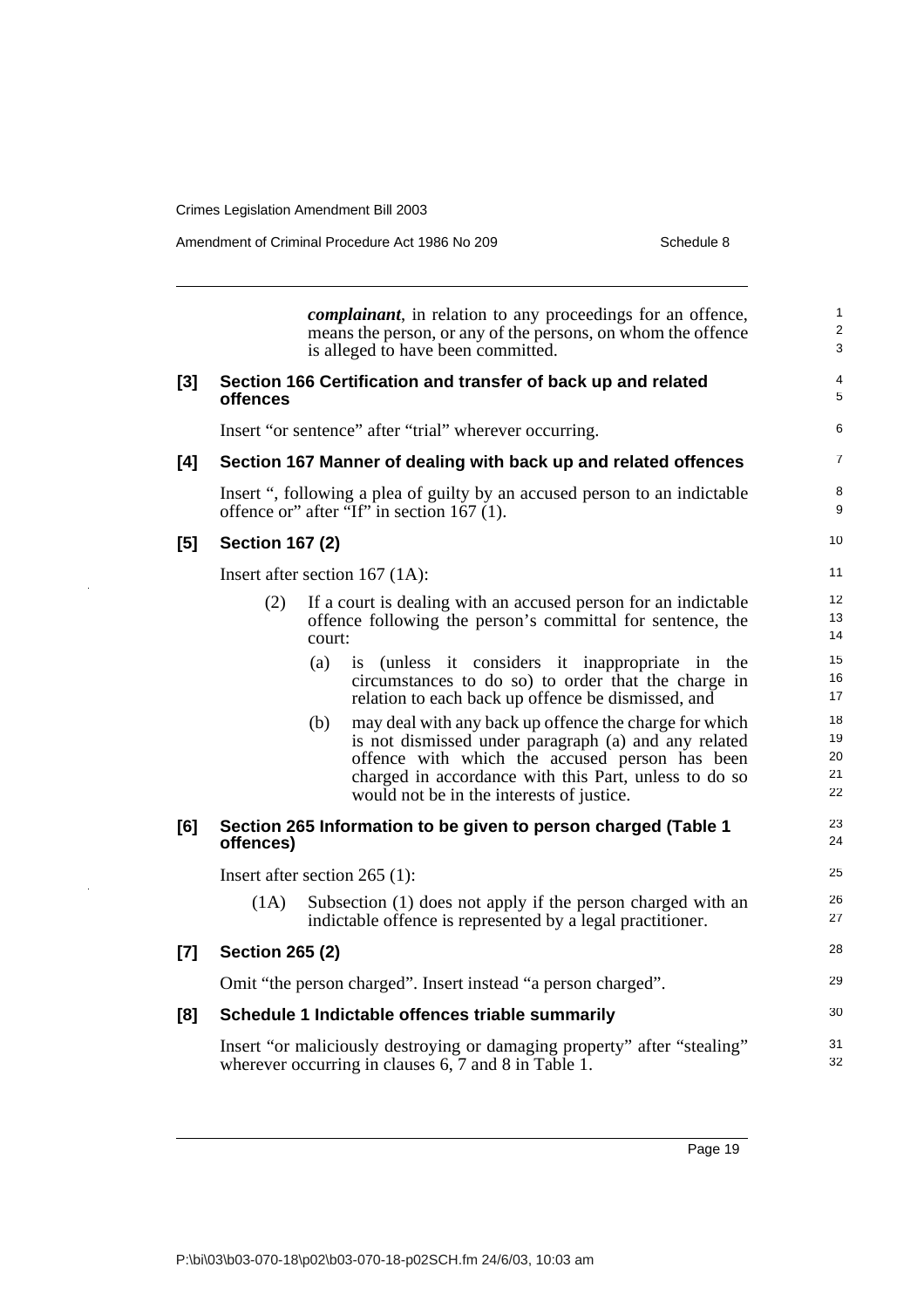Schedule 8 Amendment of Criminal Procedure Act 1986 No 209

### **[9] Schedule 1, Table 1, clauses 6 and 8**

Insert "or destroyed, or the value of the damage to the property," after "stolen" wherever occurring.

#### **Explanatory note**

Section 91 of the Criminal Procedure Act 1986 (as to be inserted by the Criminal Procedure Amendment (Justices and Local Courts) Act 2001) allows the Magistrate before whom committal proceedings are being heard to direct any person whose written statement has been tendered in evidence in the proceedings to attend the proceedings for the purpose of being cross-examined. Item [2] amends section 91 so as to prevent such a direction being given so as to require the attendance of a person who is under the age of 18 years in respect of a child sexual assault offence allegedly committed on the person when the person was under the age of 16 years. Item [1] adds the offence of persistent sexual abuse of a child to the list of offences in the definition of **prescribed sexual offence** in section 3 (1) of that Act. That definition is referred to in the proposed definition of **child sexual assault offence**, and is also referred to in a number of other contexts.

Section 166 of the Criminal Procedure Act 1986 requires the prosecutor to inform the court from which a person is committed for trial of any back up or related offences with which the person has been charged, and requires the proceedings on those offences to be transferred to the court to which the person is committed. Item [3] extends these requirements to persons who are committed for sentence.

Section 167 of the Criminal Procedure Act 1986 allows a court before which a person is tried for an indictable offence to deal with any back up or related offences if it finds the person guilty of the offence. Item [4] amends section 167 so as to allow the court to deal with back up or related offences following a plea of guilty. Item [5] further amends section 167 so as to require the court to which a person is committed for sentence pursuant to the amendments referred to in item [3] to dismiss any back up offences that are not appropriate to be dealt with, and to deal with any remaining back up or related offences.

Section 265 of the Criminal Procedure Act 1986 requires a Local Court before which a person is charged with a "Table 1 offence" (that is, an indictable offence that will be dealt with summarily unless the person, or the prosecutor, elects to have the offence dealt with on indictment) to inform the person of, and give the person written notice concerning, the person's right to make such an election. Item [6] amends section 265 so as to omit this requirement in relation to a person who is legally represented. Item [7] is a consequential amendment.

Schedule 1 to the Criminal Procedure Act 1986 provides that an offence of entering premises with intent to steal may be dealt with summarily unless the accused person or the prosecutor elects for the offence to be dealt with on indictment. Items [8] and [9] amend Schedule 1 so as to make similar provision for an offence of entering premises with intent to destroy or damage property.

1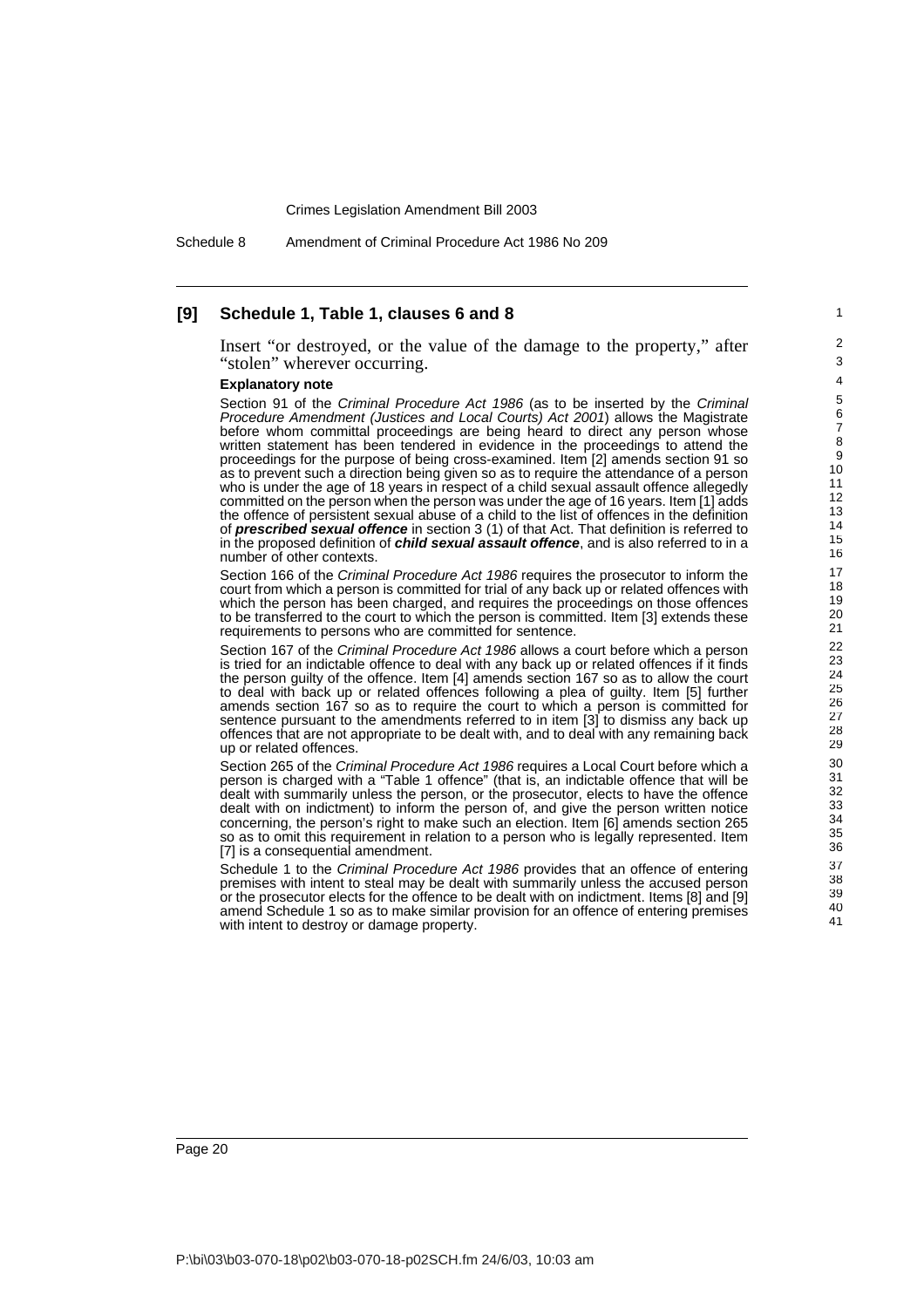Amendment of Drug Court Act 1998 No 150 Schedule 9

<span id="page-24-0"></span>

|       | Schedule 9 Amendment of Drug Court Act 1998 No 150<br>(Section 3) |                                                                                                                                                                                                                            |                      |  |
|-------|-------------------------------------------------------------------|----------------------------------------------------------------------------------------------------------------------------------------------------------------------------------------------------------------------------|----------------------|--|
| $[1]$ |                                                                   | <b>Section 4 Definitions</b>                                                                                                                                                                                               | 3                    |  |
|       |                                                                   | Omit the definitions of drug offender, initial sentence, program,<br><i>referring court</i> and <i>suspension order</i> from section 4(1).                                                                                 | $\overline{4}$<br>5  |  |
|       |                                                                   | Insert in alphabetical order:                                                                                                                                                                                              | 6                    |  |
|       |                                                                   | <i>drug offender</i> means a person who has been dealt with under<br>section 7 or 8AB.                                                                                                                                     | $\overline{7}$<br>8  |  |
|       |                                                                   | <i>initial sentence</i> means any sentence imposed on a person in<br>accordance with section 7 or 8AB, and includes any sentence<br>that is added to the initial sentence in accordance with section<br>8AC.               | 9<br>10<br>11<br>12  |  |
|       |                                                                   | <i>program</i> means the program of supervision and control that<br>arises from the conditions accepted by a person and imposed<br>by the Drug Court under section $7(3)(a)$ or 8AB (6) (a).                               | 13<br>14<br>15       |  |
|       |                                                                   | <i>referring court</i> means the court by which a person has been<br>referred to the Drug Court under section 6 or 8AA.                                                                                                    | 16<br>17             |  |
|       |                                                                   | suspension order means an order under section $7(3)$ (b) or<br>8AB (6) (b) by which a person's initial sentence is suspended<br>for the duration of the person's program.                                                  | 18<br>19<br>20       |  |
| [2]   |                                                                   | Part 2, Division 1, heading                                                                                                                                                                                                | 21                   |  |
|       |                                                                   | Insert "during proceedings for offence" after "program".                                                                                                                                                                   | 22                   |  |
| [3]   |                                                                   | Section 7 Persons accepted into program                                                                                                                                                                                    | 23                   |  |
|       |                                                                   | Omit "may, under this section, convict and sentence a person who has<br>pleaded guilty to the offence for which the person has been referred<br>(whether before the referring court or the Drug Court)" from section 7(2). | 24<br>25<br>26       |  |
|       | offence".                                                         | Insert instead "may deal with a person under this section in relation to an                                                                                                                                                | 27<br>28             |  |
| [4]   | Section 7 (2) (a1)                                                |                                                                                                                                                                                                                            | 29                   |  |
|       |                                                                   | Insert after section $7(2)(a)$ :<br>(a1)<br>that the person has pleaded guilty to the offence<br>(whether before the referring court or the Drug Court)<br>and has been found guilty of the offence,                       | 30<br>31<br>32<br>33 |  |

Page 21

i.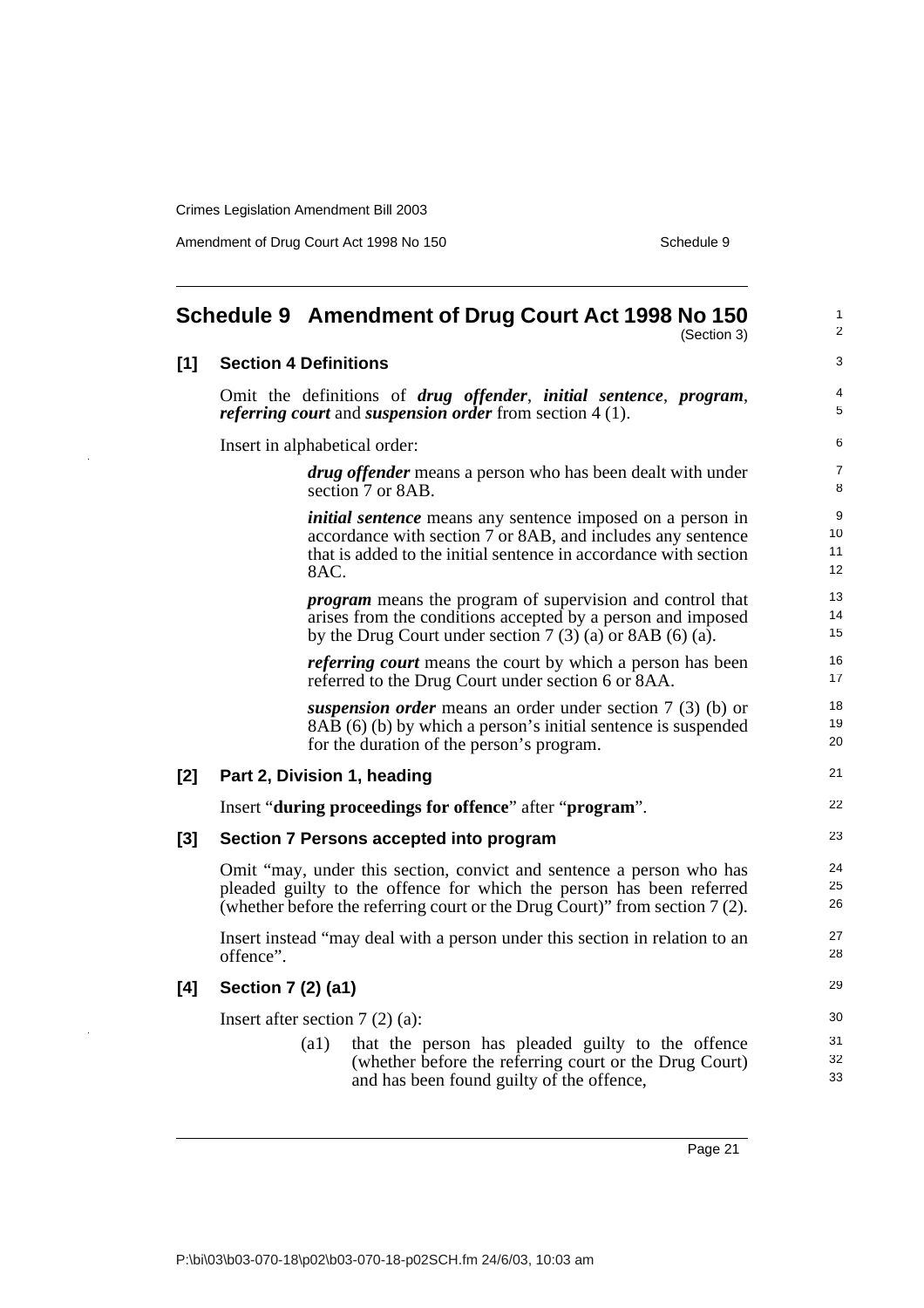Schedule 9 Amendment of Drug Court Act 1998 No 150

| [5]   | Section 7 (2A)     |                                                                                                                                                                                                            | 1                    |
|-------|--------------------|------------------------------------------------------------------------------------------------------------------------------------------------------------------------------------------------------------|----------------------|
|       |                    | Insert after section $7(2)$ :                                                                                                                                                                              | 2                    |
|       | (2A)               | The Drug Court deals with a person under this section in<br>relation to an offence by convicting the person and sentencing<br>the person in accordance with the Crimes (Sentencing<br>Procedure) Act 1999. | 3<br>4<br>5<br>6     |
| [6]   |                    | Section 8 Persons not accepted into program                                                                                                                                                                | 7                    |
|       |                    | Omit "convicted and sentenced" from section 8 (1).                                                                                                                                                         | 8                    |
|       |                    | Insert instead "dealt with".                                                                                                                                                                               | 9                    |
| $[7]$ |                    | Section 8 (2) and (2A)                                                                                                                                                                                     | 10                   |
|       |                    | Omit section 8 (2). Insert instead:                                                                                                                                                                        | 11                   |
|       | (2)                | The Drug Court may deal with a person under this section in<br>relation to an offence if, and only if, it is satisfied as to each<br>of the following matters:                                             | 12<br>13<br>14       |
|       |                    | that the person has pleaded guilty to the offence<br>(a)<br>(whether before the referring court or the Drug Court)<br>and has been found guilty of the offence,                                            | 15<br>16<br>17       |
|       |                    | (b)<br>that the person consents to being dealt with under this<br>section.                                                                                                                                 | 18<br>19             |
|       | (2A)               | The Drug Court deals with a person under this section in<br>relation to an offence by convicting the person and sentencing<br>the person in accordance with the Crimes (Sentencing<br>Procedure) Act 1999. | 20<br>21<br>22<br>23 |
| [8]   |                    | Part 2, Division 1A                                                                                                                                                                                        | 24                   |
|       |                    | Insert after Division 1 of Part 2:                                                                                                                                                                         | 25                   |
|       | <b>Division 1A</b> | Acceptance into program during<br>proceedings for breach of good behaviour<br>bond                                                                                                                         | 26<br>27<br>28       |
|       | 8AA                | <b>Courts may refer persons to Drug Court</b>                                                                                                                                                              | 29                   |
|       | (1)                | This section applies to such courts and proceedings as are<br>prescribed by the regulations.                                                                                                               | 30<br>31             |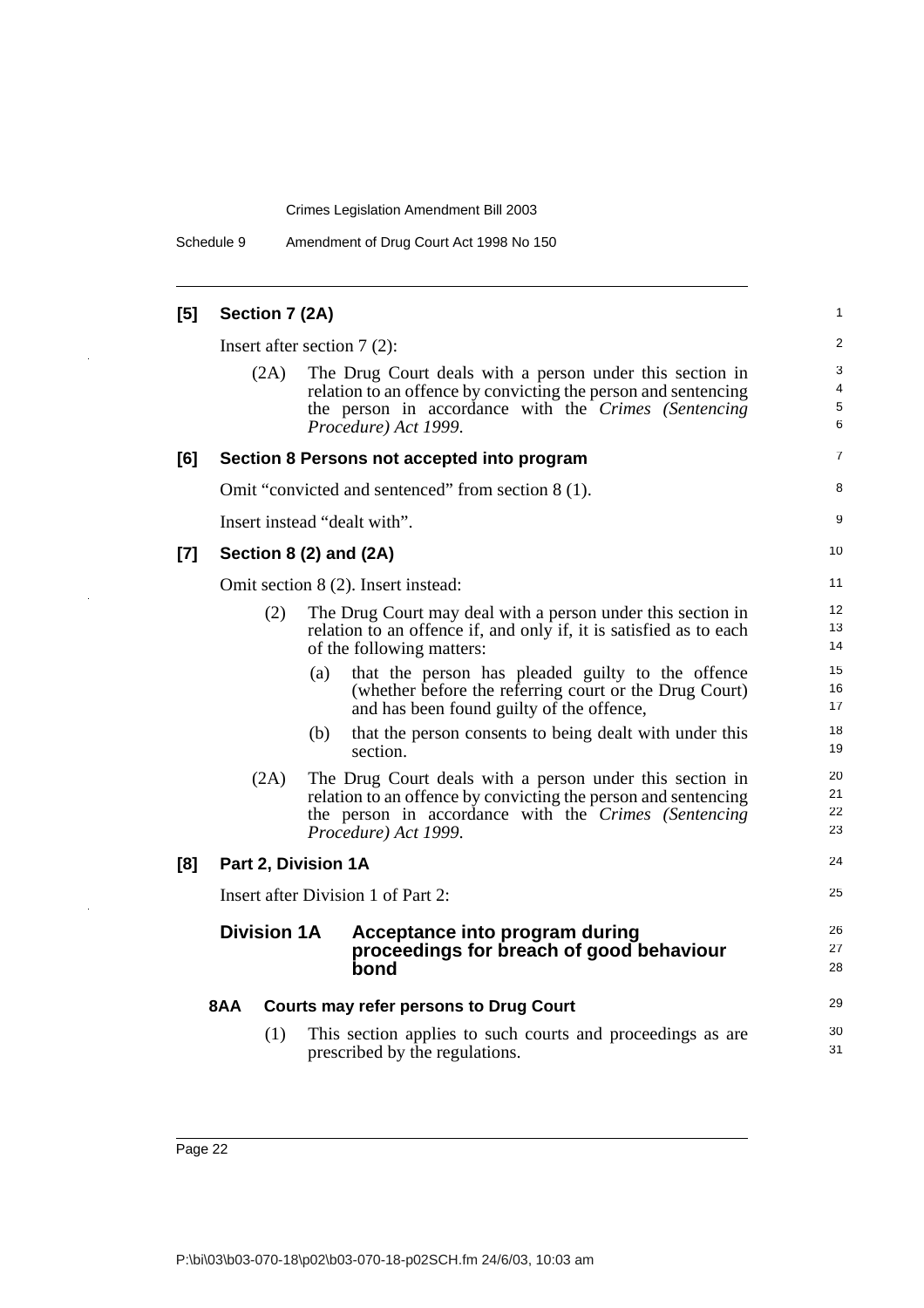Amendment of Drug Court Act 1998 No 150 Schedule 9

|     | (2) | It is the duty of a court before whom an offender appears<br>under section 98 of the Crimes (Sentencing Procedure) Act<br>1999 in connection with an alleged failure to comply with the<br>conditions of a good behaviour bond:                                               | $\mathbf{1}$<br>2<br>$\ensuremath{\mathsf{3}}$<br>4 |
|-----|-----|-------------------------------------------------------------------------------------------------------------------------------------------------------------------------------------------------------------------------------------------------------------------------------|-----------------------------------------------------|
|     |     | (a)<br>to ascertain whether the person appears to be an eligible<br>person, and                                                                                                                                                                                               | $\mathbf 5$<br>6                                    |
|     |     | if so, to ascertain whether the person is willing to be<br>(b)<br>referred to the Drug Court to be dealt with for the<br>alleged failure, and                                                                                                                                 | $\overline{7}$<br>8<br>9                            |
|     |     | (c)<br>if so, to refer the person to the Drug Court to be dealt<br>with for the alleged failure.                                                                                                                                                                              | 10<br>11                                            |
|     | (3) | The power conferred on a court by this section is to be<br>exercised as soon as practicable after the person's first<br>appearance before the court in relation to the alleged failure.                                                                                       | 12<br>13<br>14                                      |
|     | (4) | This section does not apply to an offender who, at the time of<br>his or her appearance before the court, is in custody under a<br>sentence of full-time imprisonment.                                                                                                        | 15<br>16<br>$17$                                    |
|     | (5) | In relation to an offender who is remanded in custody in<br>connection with proceedings for an offence, a court may, but<br>only in such circumstances as the regulations prescribe, defer<br>taking action under this section until it has disposed of those<br>proceedings. | 18<br>19<br>20<br>21<br>22                          |
| 8AB |     | Persons accepted into program                                                                                                                                                                                                                                                 | 23                                                  |
|     | (1) | This section applies to a person:                                                                                                                                                                                                                                             | 24                                                  |
|     |     | (a)<br>who has been referred to the Drug Court under section<br>8AA, or                                                                                                                                                                                                       | 25<br>26                                            |
|     |     | who has been called on by the Drug Court to appear<br>(b)<br>before it under section 98 of the Crimes (Sentencing<br>Procedure) Act 1999,                                                                                                                                     | 27<br>28<br>29                                      |
|     |     | not being a person who is currently participating in a program<br>into which the person has been accepted as a result of<br>previous proceedings under this Act.                                                                                                              | 30<br>31<br>32                                      |
|     | (2) | The Drug Court may deal with a person under this section in<br>relation to an alleged failure to comply with the conditions of<br>the relevant good behaviour bond if, and only if, it is satisfied<br>as to each of the following matters:                                   | 33<br>34<br>35<br>36                                |
|     |     | that the person is an eligible person,<br>(a)                                                                                                                                                                                                                                 | 37                                                  |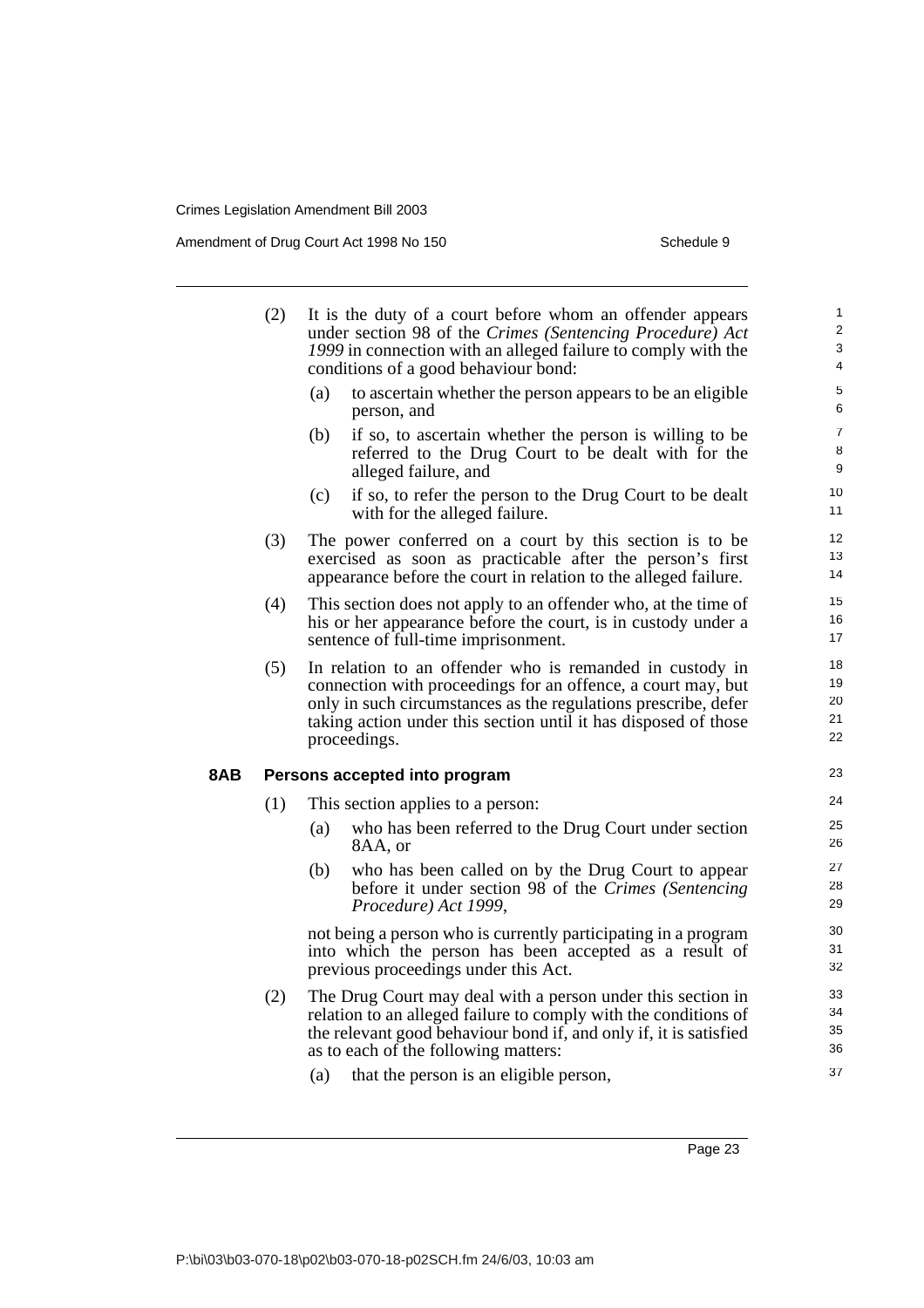(b) that the person admits to having failed, and has in fact failed, to comply with the conditions of the bond,

- (c) that, having regard to the person's antecedents, it would be appropriate for the person to participate in a program under this Act,
- (d) that facilities to supervise and control the person's participation in such a program are available, and have been allocated to the person, in accordance with the guidelines prescribed by the regulations,
- (e) that the person accepts the conditions imposed by this Act and the conditions that the Drug Court proposes to impose on the person (whether immediately or at some later date) as a consequence of his or her being dealt with under this section,
- (f) that the person has been informed of the Drug Court's powers under Division 2 and of the respective consequences, as regards the sentence to be imposed under section 12, of the person's compliance or noncompliance with a program,
- (g) that any person (an *affected person*) with whom it is likely the person would reside during the period of the person's participation in a program under this Act has consented in writing to the person residing with the affected person during that period.
- (3) Subject to subsections (4) and (5), the Drug Court deals with a person under this section in relation to a failure to comply with the conditions of a good behaviour bond by revoking the bond, and convicting and sentencing the person, in accordance with the *Crimes (Sentencing Procedure) Act 1999*.
- (4) Section 99 of the *Crimes (Sentencing Procedure) Act 1999* does not apply to a good behaviour bond that is revoked under subsection (3).
- (5) For the purposes of this Act, the sentence of imprisonment in relation to which a good behaviour bond referred to in section 12 of the *Crimes (Sentencing Procedure) Act 1999* was entered into under that Act is taken to be the sentence imposed under subsection (3) in relation to the bond.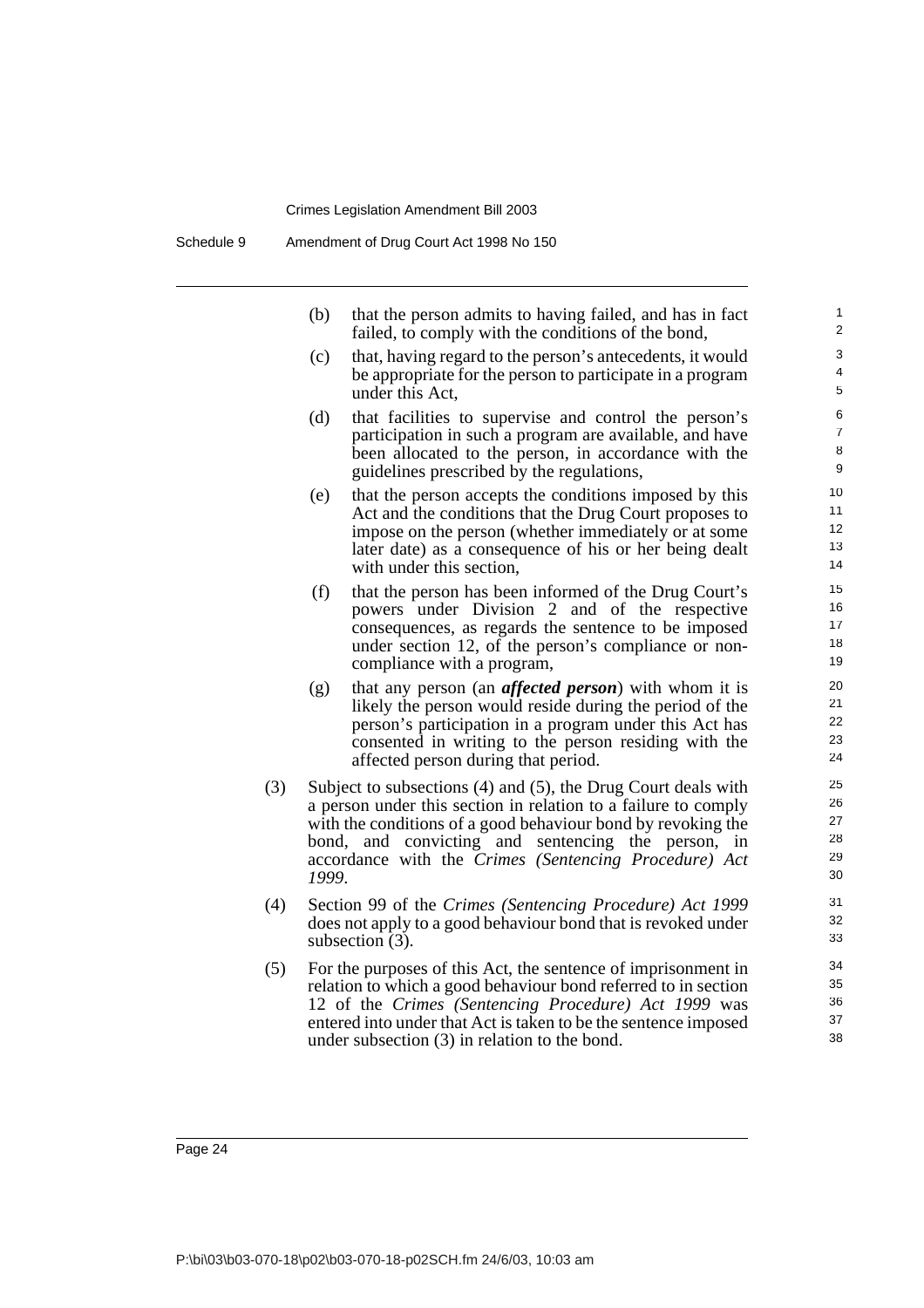Amendment of Drug Court Act 1998 No 150 Schedule 9

| (6) | Court: | On or within 14 days after sentencing the person, the Drug                                                                                                                                                         | 1<br>$\overline{2}$  |
|-----|--------|--------------------------------------------------------------------------------------------------------------------------------------------------------------------------------------------------------------------|----------------------|
|     | (a)    | must make an order imposing on the person the<br>conditions that the person has accepted as referred to in<br>subsection $(2)$ (e) (the person's <i>program</i> ), and                                             | 3<br>4<br>5          |
|     | (b)    | must make an order suspending execution of the<br>sentence for the duration of the person's program (the<br>person's suspension order).                                                                            | 6<br>7<br>8          |
| (7) |        | An order referred to in subsection $(6)$ (a) or (b) may be made<br>in the absence of the person in respect of whom it is made.                                                                                     | 9<br>10              |
| (8) |        | The kinds of conditions that the Drug Court may impose on<br>the person under this section are as follows:                                                                                                         | 11<br>12             |
|     | (a)    | conditions relating to conduct and good behaviour,                                                                                                                                                                 | 13                   |
|     | (b)    | conditions relating to attendance for counselling or<br>other treatment,                                                                                                                                           | 14<br>15             |
|     | (c)    | conditions relating to the supervision of the person for<br>the duration of a program under this Act,                                                                                                              | 16<br>17             |
|     | (d)    | conditions relating to drug testing that the person must<br>undergo,                                                                                                                                               | 18<br>19             |
|     | (e)    | conditions relating to residence, association with other<br>persons or attendance at specified locations,                                                                                                          | 20<br>21             |
|     | (f)    | conditions relating to involvement in<br>activities,<br>courses, training or employment for the purpose of<br>promoting the re-integration of the person into the<br>community,                                    | 22<br>23<br>24<br>25 |
|     | (g)    | conditions relating to conferring rewards of the kind<br>referred to in section 16 $(1)$ ,                                                                                                                         | 26<br>27             |
|     | (h)    | conditions relating to the imposition of sanctions of the<br>kind referred to in section 16 $(2)$ ,                                                                                                                | 28<br>29             |
|     | (i)    | any other kinds of conditions that may be prescribed by<br>the regulations,                                                                                                                                        | 30<br>31             |
|     | (i)    | such other conditions as the Drug Court considers<br>appropriate in the circumstances.                                                                                                                             | 32<br>33             |
| (9) |        | Nothing in this Act entitles a person to be convicted and<br>sentenced under this section, and no appeal lies against any<br>decision by the Drug Court not to convict or sentence a person<br>under this section. | 34<br>35<br>36<br>37 |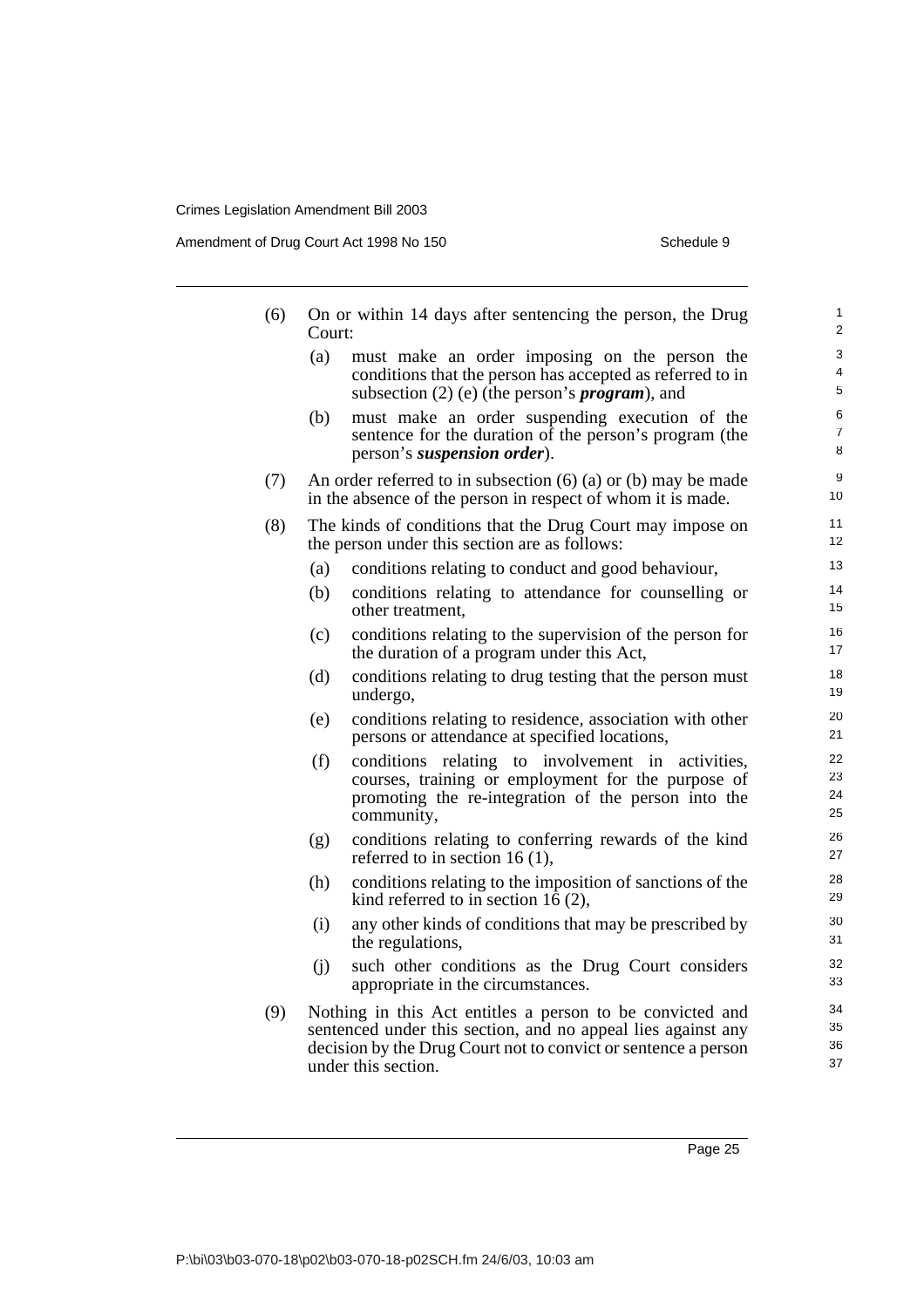| Schedule 9 | Amendment of Drug Court Act 1998 No 150 |
|------------|-----------------------------------------|
|------------|-----------------------------------------|

|     | (10) | A suspension order does not operate to suspend any period of<br>disqualification from holding a driver licence imposed by or<br>under the road transport legislation within the meaning of the<br>Road Transport (General) Act 1999.        | $\mathbf{1}$<br>$\overline{\mathbf{c}}$<br>3<br>4 |
|-----|------|---------------------------------------------------------------------------------------------------------------------------------------------------------------------------------------------------------------------------------------------|---------------------------------------------------|
|     | (11) | For the purposes of subsection $(2)$ $(g)$ :                                                                                                                                                                                                | 5                                                 |
|     |      | the consent of children below a prescribed age, and<br>(a)                                                                                                                                                                                  | 6                                                 |
|     |      | (b)<br>the consent of persons suffering a prescribed disability,                                                                                                                                                                            | 7                                                 |
|     |      | may be given on their behalf by such other persons as the<br>regulations may determine or may, if the regulations so<br>provide, be dispensed with.                                                                                         | 8<br>9<br>10                                      |
| 8AC |      | Persons allowed to continue in program                                                                                                                                                                                                      | 11                                                |
|     | (1)  | This section applies to a person:                                                                                                                                                                                                           | 12                                                |
|     |      | who has been referred to the Drug Court under section<br>(a)<br>8AA, or                                                                                                                                                                     | 13<br>14                                          |
|     |      | who has been called on by the Drug Court to appear<br>(b)<br>before it under section 98 of the Crimes (Sentencing<br>Procedure) Act 1999,                                                                                                   | 15<br>16<br>17                                    |
|     |      | being a person who is currently participating in a program into<br>which the person has been accepted as a result of previous<br>proceedings under this Act.                                                                                | 18<br>19<br>20                                    |
|     | (2)  | The Drug Court may deal with a person under this section in<br>relation to an alleged failure to comply with the conditions of<br>the relevant good behaviour bond if, and only if, it is satisfied<br>as to each of the following matters: | 21<br>22<br>23<br>24                              |
|     |      | (a)<br>that the person is an eligible person,                                                                                                                                                                                               | 25                                                |
|     |      | (b)<br>that the person admits to having failed, and has in fact<br>failed, to comply with the conditions of the bond,                                                                                                                       | 26<br>27                                          |
|     |      | that, having regard to the person's antecedents, it would<br>(c)<br>be appropriate for the person to continue to participate<br>in a program under this Act,                                                                                | 28<br>29<br>30                                    |
|     |      | (d)<br>that the person consents to being dealt with under this<br>section.                                                                                                                                                                  | 31<br>32                                          |
|     | (3)  | Subject to subsections $(4)$ , $(5)$ and $(6)$ , the Drug Court deals<br>with a person under this section in relation to a failure to<br>comply with the conditions of a good behaviour bond:                                               | 33<br>34<br>35                                    |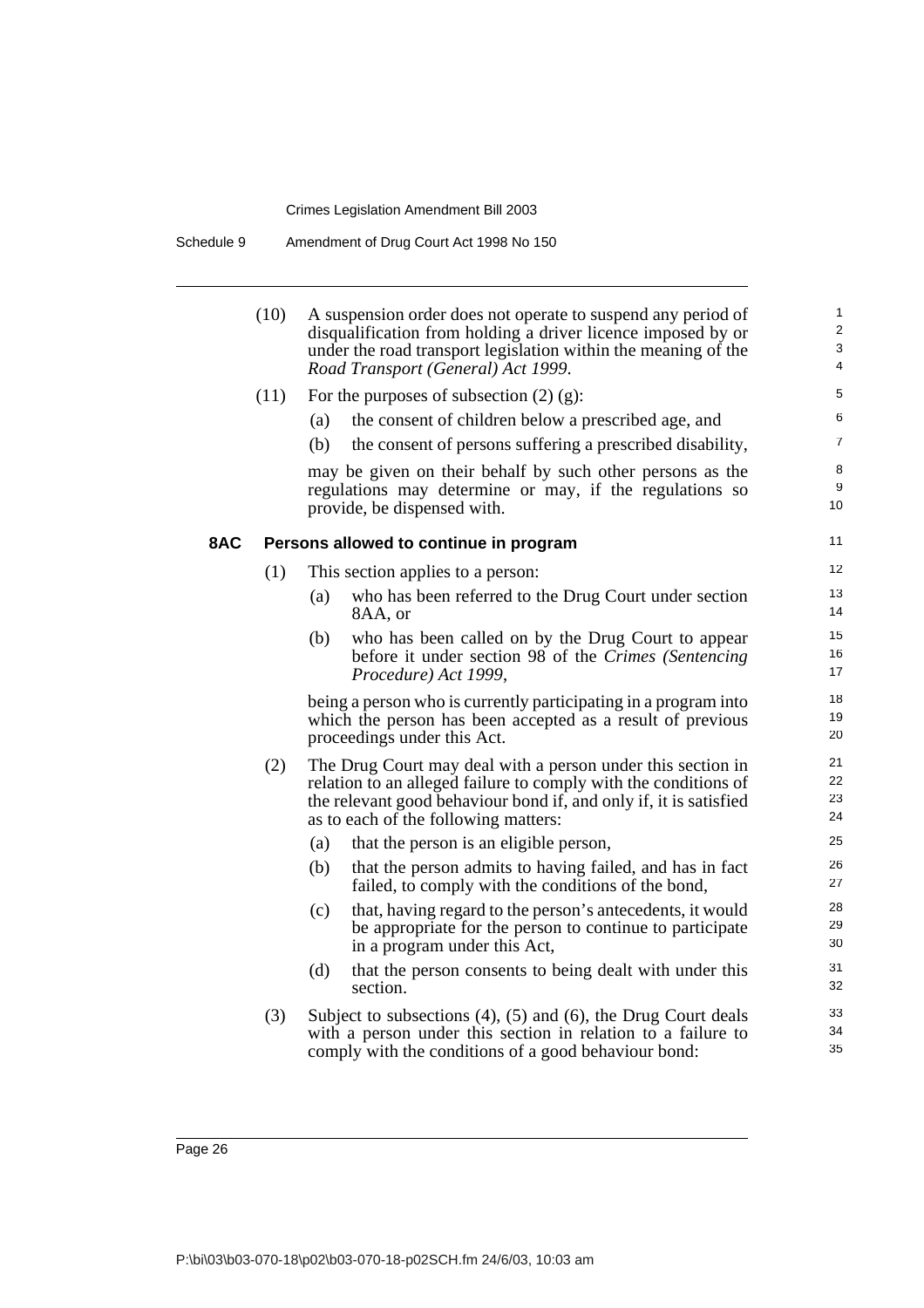Amendment of Drug Court Act 1998 No 150 Schedule 9

|     |     |     | by revoking the bond, and convicting and sentencing<br>(a)<br>the person, in accordance with the Crimes (Sentencing<br>Procedure) Act 1999, and                                                                                                                                                                   | $\mathbf{1}$<br>$\overline{2}$<br>3 |
|-----|-----|-----|-------------------------------------------------------------------------------------------------------------------------------------------------------------------------------------------------------------------------------------------------------------------------------------------------------------------|-------------------------------------|
|     |     |     | (b)<br>by adding the new sentence to the person's initial<br>sentence.                                                                                                                                                                                                                                            | 4<br>5                              |
|     |     | (4) | Section 99 of the Crimes (Sentencing Procedure) Act 1999<br>does not apply to a good behaviour bond that is revoked under<br>subsection $(3)$ $(a)$ .                                                                                                                                                             | 6<br>$\overline{7}$<br>8            |
|     |     | (5) | For the purposes of this Act, the sentence of imprisonment in<br>relation to which a good behaviour bond referred to in section<br>12 of the Crimes (Sentencing Procedure) Act 1999 was<br>entered into under that Act is taken to be the sentence imposed<br>under subsection $(3)$ (a) in relation to the bond. | 9<br>10<br>11<br>12<br>13           |
|     |     | (6) | Any penalty in the new sentence that comprises a term of<br>imprisonment or a community service order is taken to be<br>subject to a direction that it be served consecutively with any<br>other penalty of the same kind in the initial sentence.                                                                | 14<br>15<br>16<br>17                |
|     |     | (7) | Nothing in this Act entitles a person to be convicted and<br>sentenced under this section, and no appeal lies against any<br>decision by the Drug Court not to convict or sentence a person<br>under this section.                                                                                                | 18<br>19<br>20<br>21                |
|     | 8AD |     | Persons not accepted into program                                                                                                                                                                                                                                                                                 | 22                                  |
|     |     | (1) | This section applies to a person:                                                                                                                                                                                                                                                                                 | 23                                  |
|     |     |     | who has been referred to the Drug Court under section<br>(a)<br>8AA, or                                                                                                                                                                                                                                           | 24<br>25                            |
|     |     |     | who has been called on by the Drug Court to appear<br>(b)<br>before it under section 98 of the Crimes (Sentencing<br>Procedure) Act 1999,                                                                                                                                                                         | 26<br>27<br>28                      |
|     |     |     | but whom the Drug Court has not dealt with under section<br>8AB or 8AC.                                                                                                                                                                                                                                           | 29<br>30                            |
|     |     | (2) | The Drug Court is to deal with a person to whom this section<br>applies in accordance with sections 98 and 99 of the Crimes<br>(Sentencing Procedure) Act 1999.                                                                                                                                                   | 31<br>32<br>33                      |
| [9] |     |     | Section 17 Immunity from prosecution for certain offences                                                                                                                                                                                                                                                         | 34                                  |
|     |     |     | Insert "or 1A" after "Division 1" in section 17 (a).                                                                                                                                                                                                                                                              | 35                                  |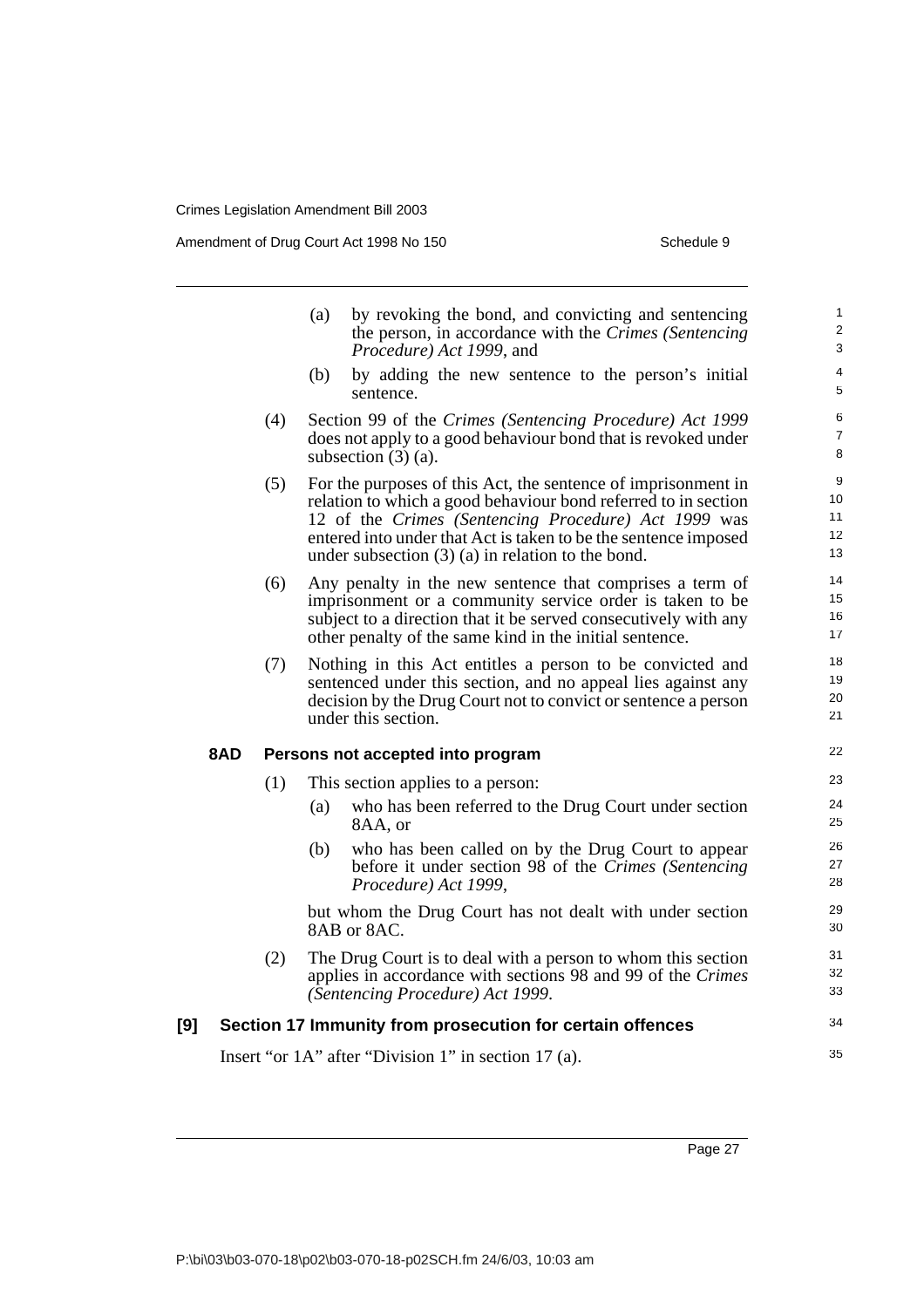Schedule 9 Amendment of Drug Court Act 1998 No 150

### **[10] Section 24 Jurisdiction of Drug Court**

Insert after section 24 (2):

- (3) For the purposes of section 98 (1) (b) and (c) of the *Crimes (Sentencing Procedure) Act 1999*:
	- (a) the Drug Court is a court of like jurisdiction in relation to the District Court, and

(b) the Drug Court is a court of superior jurisdiction in relation to a Local Court.

#### **Explanatory note**

Item [8] inserts a new Division 1A into Part 2 of the Drug Court Act 1998. The new Division makes provision with respect to offenders who are called up by a court in relation to an alleged failure to comply with a good behaviour bond. The Division provides for the referral of offenders to the Drug Court for assessment (proposed section 8AA), allows the Drug Court to accept an offender into a drug program (proposed section 8AB), allows the Drug Court to permit an offender who is already in a drug program to remain in the program (proposed section 8AC) and allows the Drug Court to deal with an offender who it has not accepted into, or permitted to remain in, a drug program (proposed section 8AD). Items [1]–[7] and [9] are consequential amendments.

Section 98 of the Crimes (Sentencing Procedure) Act 1999 (proceedings for breach of good behaviour bond) allows action under that section to be taken by the court with which an offender has entered into a good behaviour bond or any other court of like jurisdiction. Schedule 6 [7] proposes to amend that section so as to allow such action to also be taken by any other court of superior jurisdiction. Item [10] amends section 24 of the Drug Court Act 1998 so as to provide that, for the purposes of section 98 of the Crimes (Sentencing Procedure) Act 1999, the Drug Court is taken to be of like jurisdiction to the District Court and of superior jurisdiction to a Local Court.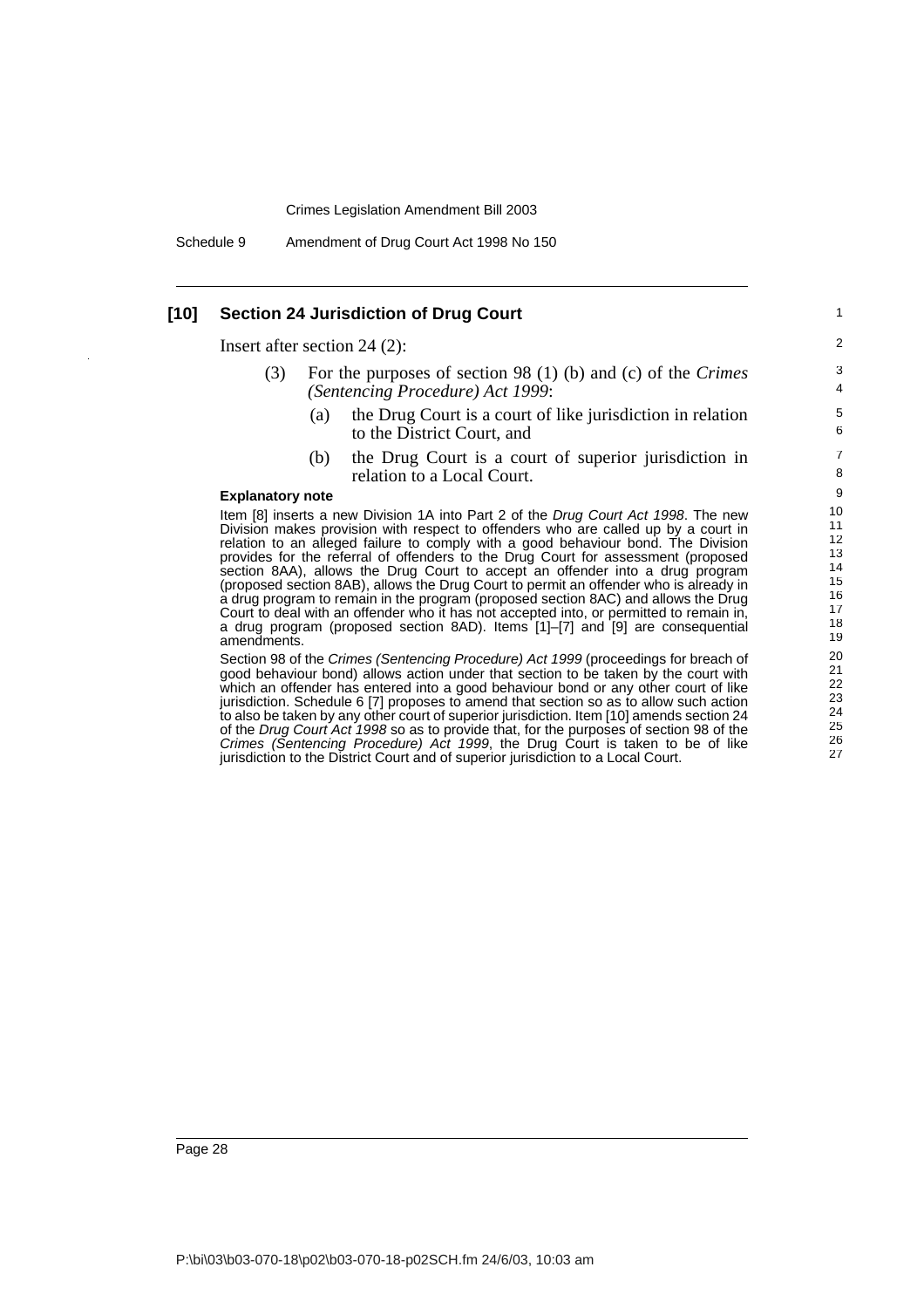$\bar{z}$ 

Amendment of Evidence (Children) Act 1997 No 143 Schedule 10

<span id="page-32-0"></span>

|       |                       | Schedule 10 Amendment of Evidence (Children) Act<br>1997 No 143                                                                                                                                                                                                                                                                                                                              | $\mathbf{1}$<br>$\overline{2}$               |
|-------|-----------------------|----------------------------------------------------------------------------------------------------------------------------------------------------------------------------------------------------------------------------------------------------------------------------------------------------------------------------------------------------------------------------------------------|----------------------------------------------|
|       |                       | (Section 3)                                                                                                                                                                                                                                                                                                                                                                                  | 3                                            |
| [1]   | recording             | Section 11 Child entitled to give evidence in chief in form of                                                                                                                                                                                                                                                                                                                               | 4<br>5                                       |
|       | $11(1)$ .             | Insert "The child must not be present in, or be visible or audible to the<br>court by closed-circuit television or by means of any similar technology,<br>while it is viewing or hearing the recording." after "the court." in section                                                                                                                                                       | 6<br>$\overline{7}$<br>8<br>$\boldsymbol{9}$ |
| [2]   | Section 11 (1AA)      |                                                                                                                                                                                                                                                                                                                                                                                              | 10                                           |
|       |                       | Insert after section 11 $(1)$ :                                                                                                                                                                                                                                                                                                                                                              | 11                                           |
|       | (1AA)                 | Despite subsection (1), a child may, if the child so chooses, be<br>present in court while it is viewing or hearing a recording as<br>referred to in that subsection.                                                                                                                                                                                                                        | 12<br>13<br>14                               |
| $[3]$ | <b>Section 11 (2)</b> |                                                                                                                                                                                                                                                                                                                                                                                              | 15                                           |
|       |                       | Insert "subsequently" after "must".                                                                                                                                                                                                                                                                                                                                                          | 16                                           |
| [4]   | <b>Section 15A</b>    |                                                                                                                                                                                                                                                                                                                                                                                              | 17                                           |
|       |                       | Insert after section 15:                                                                                                                                                                                                                                                                                                                                                                     | 18                                           |
|       | <b>15A</b>            | <b>Transcripts of recordings</b>                                                                                                                                                                                                                                                                                                                                                             | 19                                           |
|       |                       | The court may order that a transcript be supplied to the court<br>or, if there is a jury, to the jury, or both, of all or part of<br>evidence of a previous representation to which this Part<br>applies made by a child that is given in the form of a recording<br>if it appears to the court that a transcript would be likely to aid<br>its or the jury's comprehension of the evidence. | 20<br>21<br>22<br>23<br>24<br>25             |
| $[5]$ |                       | Section 23 Use of closed-circuit television or similar technology                                                                                                                                                                                                                                                                                                                            | 26                                           |
|       |                       | Insert "under this Part" after "technology used".                                                                                                                                                                                                                                                                                                                                            | 27                                           |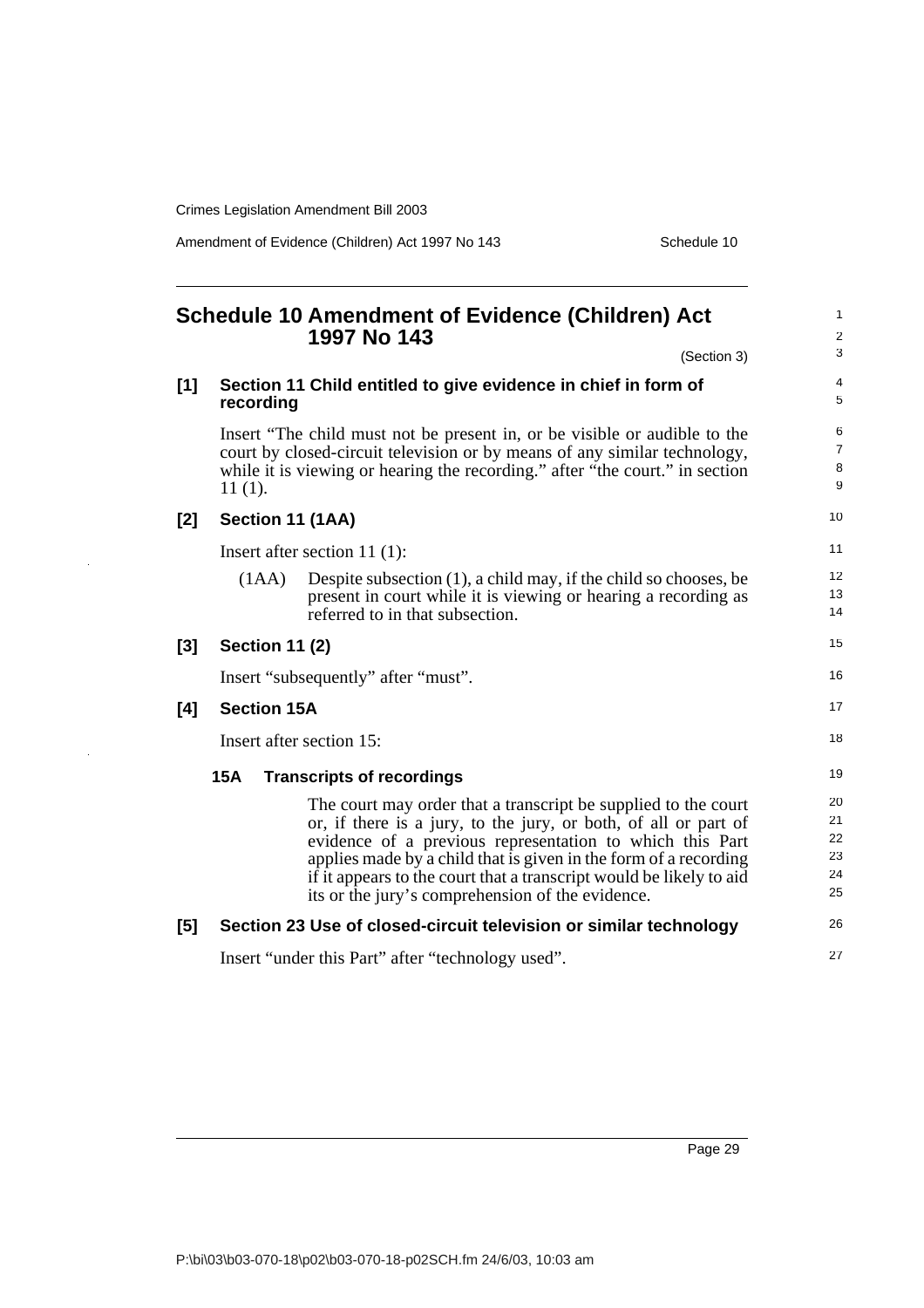Schedule 10 Amendment of Evidence (Children) Act 1997 No 143

#### **[6] Schedule 2 Savings, transitional and other provisions**

Insert after clause 2:

#### **3 Evidence in chief in form of recording**

The amendments made to section 11 by the *Crimes Legislation Amendment Act 2003* extend to evidence in chief given in a proceeding after the commencement of the amendments, regardless of whether the proceeding commenced before or after the commencement of the amendments.

1  $\overline{2}$ 

#### **Explanatory note**

Section 11 of the Evidence (Children) Act 1997 creates a presumption that a child is entitled to give evidence in chief of a previous representation made to an investigating official in the form of a recording.

Items [1], [2] and [3] make it clear that the child must not be present in the court (unless the child so chooses) or be visible or audible to the court by means of closed-circuit television or any other similar technology while the recording is being viewed or heard. Item [4] enables a court to order that a transcript of all or part of a recording be supplied to aid its or a jury's comprehension of the evidence concerned.

Item [5] amends section 23 of the Act to make it clear that it applies only to evidence given by closed circuit-television or similar technology under Part 4 of the Act and not to evidence given by a recording under section 11.

Item [6] makes it clear that the amendments to section 11 extend to evidence in chief given in a proceeding after the commencement of the amendments even if the proceeding commenced before the commencement of the amendments.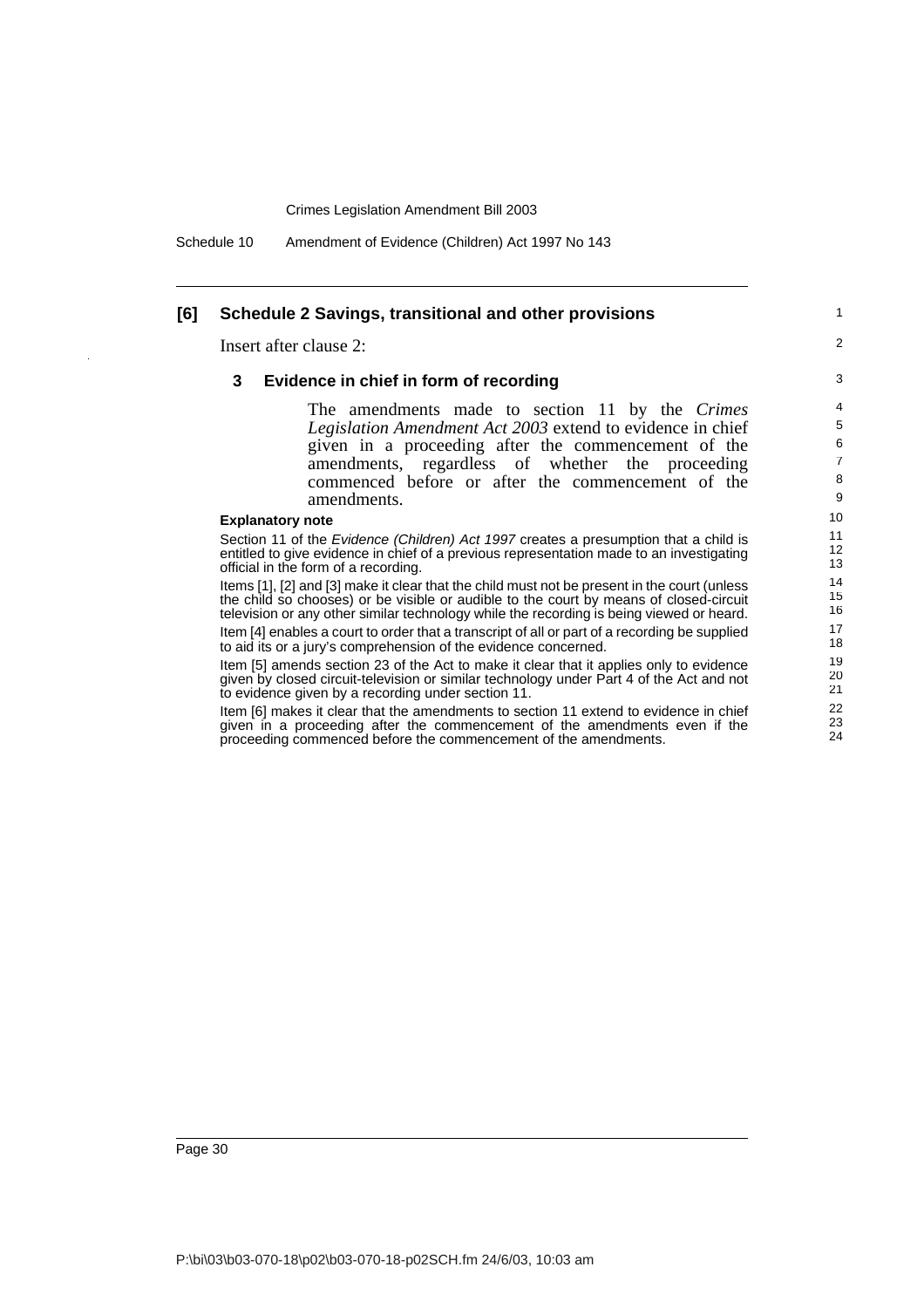Amendment of Law Enforcement (Powers and Responsibilities) Act 2002 No 103 Schedule 11

## <span id="page-34-0"></span>**Schedule 11 Amendment of Law Enforcement (Powers and Responsibilities) Act 2002 No 103**

(Section 3)

### **Section 165 General rules for carrying out internal search**

Omit "and except as permitted (expressly or impliedly) by any other provision of this Division, must not be carried out in the presence or view of a person who is of the opposite sex to the suspect" from section 165 (a).

#### **Explanatory note**

Division 3 of Part 11 of the Law Enforcement (Powers and Responsibilities) Act 2002 authorises the use of medical imaging to search suspects for internally concealed drugs. Section 165 of that Act currently prohibits medical imaging from being carried out on a suspect in the presence or view of a person of the opposite sex. This Schedule removes that prohibition.

1 2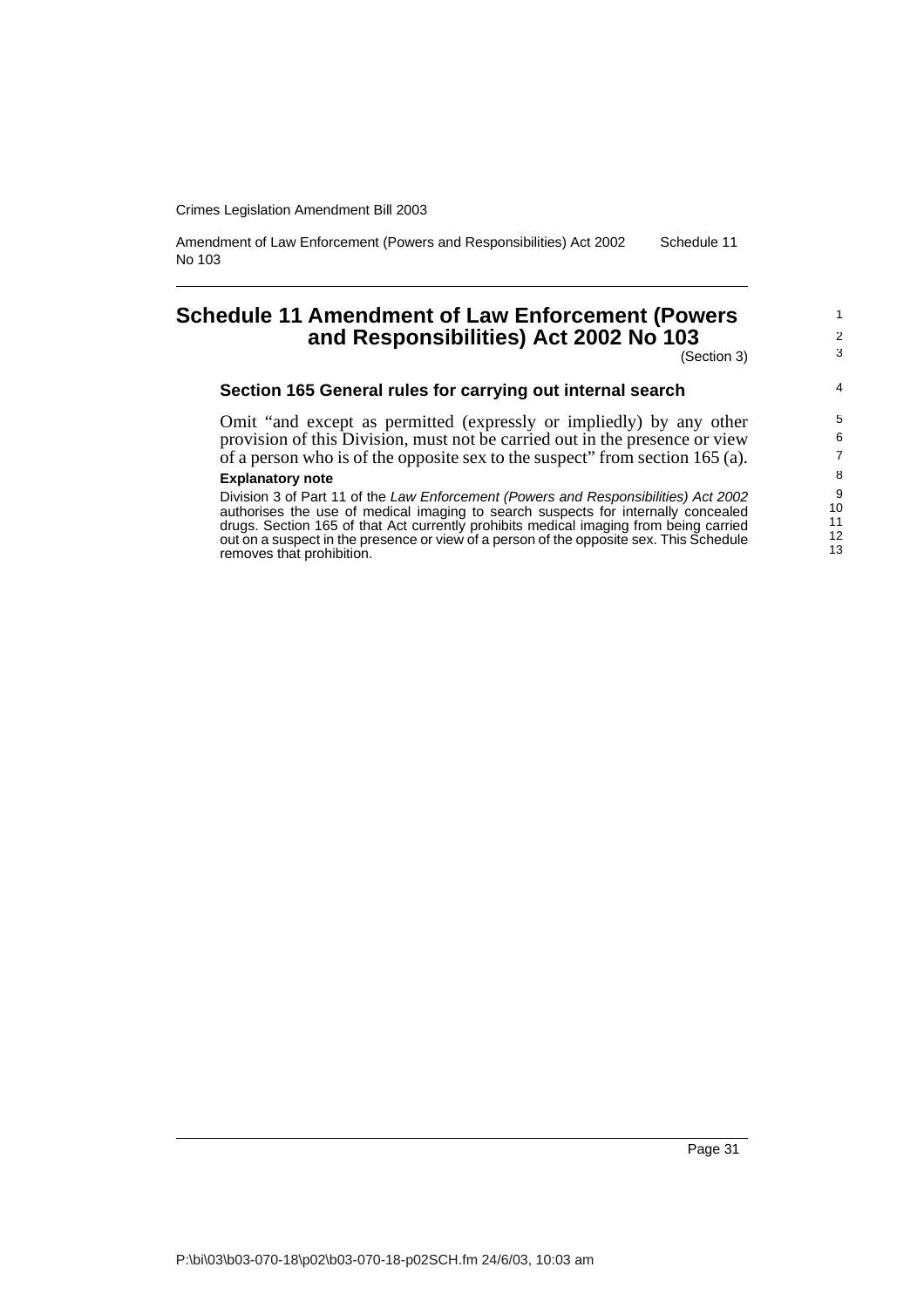Schedule 12 Amendment of Mental Health Act 1990 No 9

# <span id="page-35-0"></span>**Schedule 12 Amendment of Mental Health Act 1990 No 9**

(Section 3)

1 2

3

### **Section 24 Detention after apprehension by police**

Insert "or any other person" after "himself or herself" wherever occurring in section 24 (1) (b).

#### **Explanatory note**

Section 24 of the Mental Health Act 1990 authorises a police officer to arrest a person who appears to be mentally disturbed, and who appears also to have committed an offence or attempted suicide or serious self-harm, and to take the person to a hospital to be assessed for mental illness or mental disorder. This Schedule amends section 24 so as to allow similar action to be taken in relation to a person who appears to be mentally disturbed and who appears also to have attempted serious harm to another person.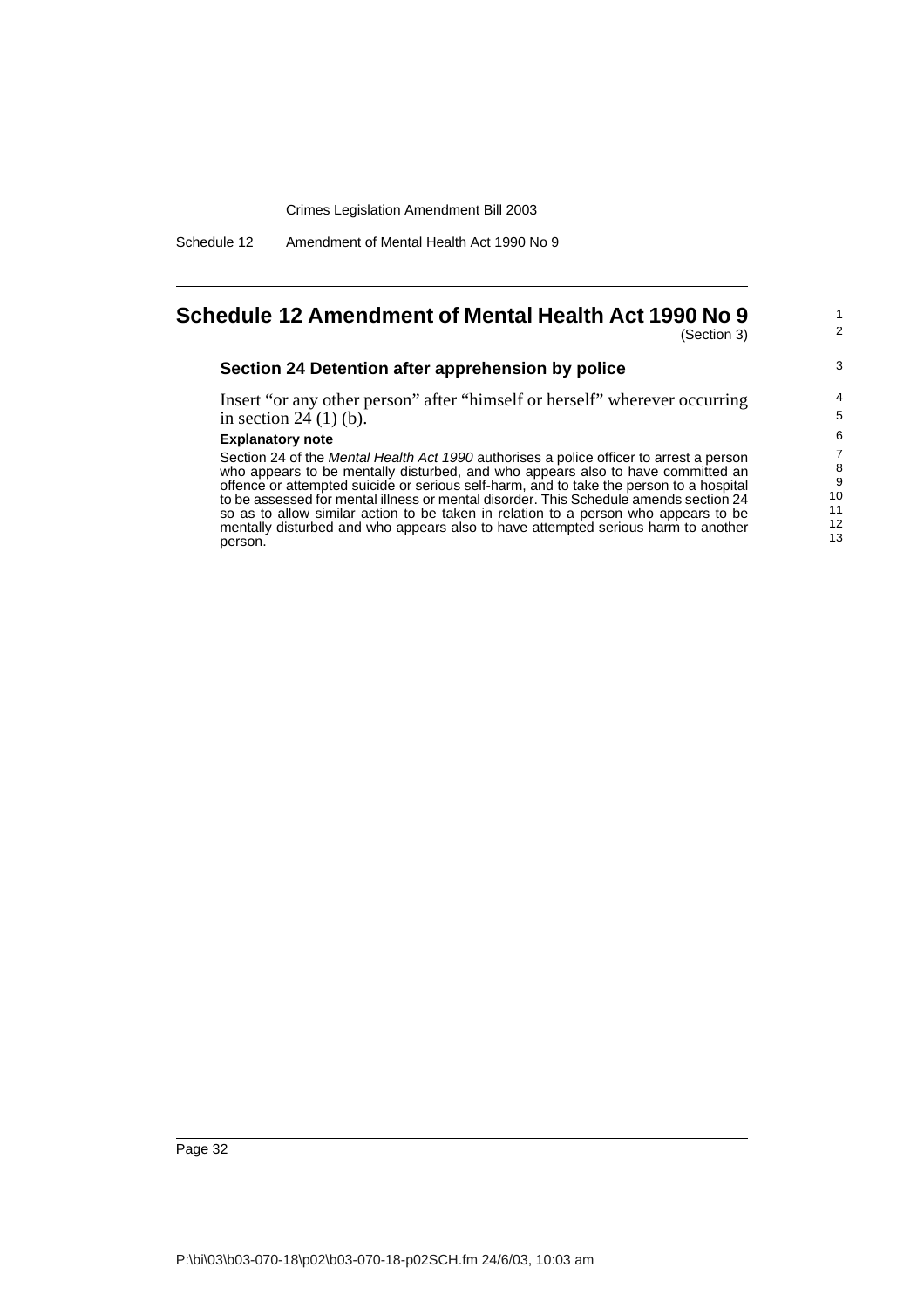Amendment of Mental Health (Criminal Procedure) Act 1990 No 10 Schedule 13

#### <span id="page-36-0"></span>**Schedule 13 Amendment of Mental Health (Criminal Procedure) Act 1990 No 10** (Section 3) **[1] Section 31 Application** Insert "and includes any related proceedings under the *Bail Act 1978*," after "Magistrate," in section 31 (1). **[2] Section 33 Mentally ill persons** Omit "the court" from section 33 (1) (b). Insert instead "a Magistrate or an authorised officer". **[3] Section 33 (1D)** Insert after section 33 (1C): (1D) If, at the commencement or at any time during the course of the hearing of proceedings under the *Bail Act 1978* before an authorised officer, it appears to the authorised officer that the defendant is a mentally ill person within the meaning of Chapter 3 of the *Mental Health Act 1990*, the authorised officer (without derogating from any other order under the *Bail Act 1978* that the officer may make in relation to the defendant): (a) may order that the defendant be taken by a police officer to, and detained in, a hospital for assessment, or (b) may order that the defendant be taken by a police officer to, and detained in, a hospital for assessment and that, if the defendant is found on assessment at the hospital not to be a mentally ill person or mentally disordered person, the defendant be brought by a police officer back before a Magistrate or an authorised officer. **[4] Section 33 (2)** Insert "or authorised officer" after "Magistrate" where firstly occurring. 1  $\mathfrak{p}$ 3 4 5 6 7 8 **9** 10 11 12 13 14 15 16 17 18 19 20 21 22 23 24 25 26 27 28 29 30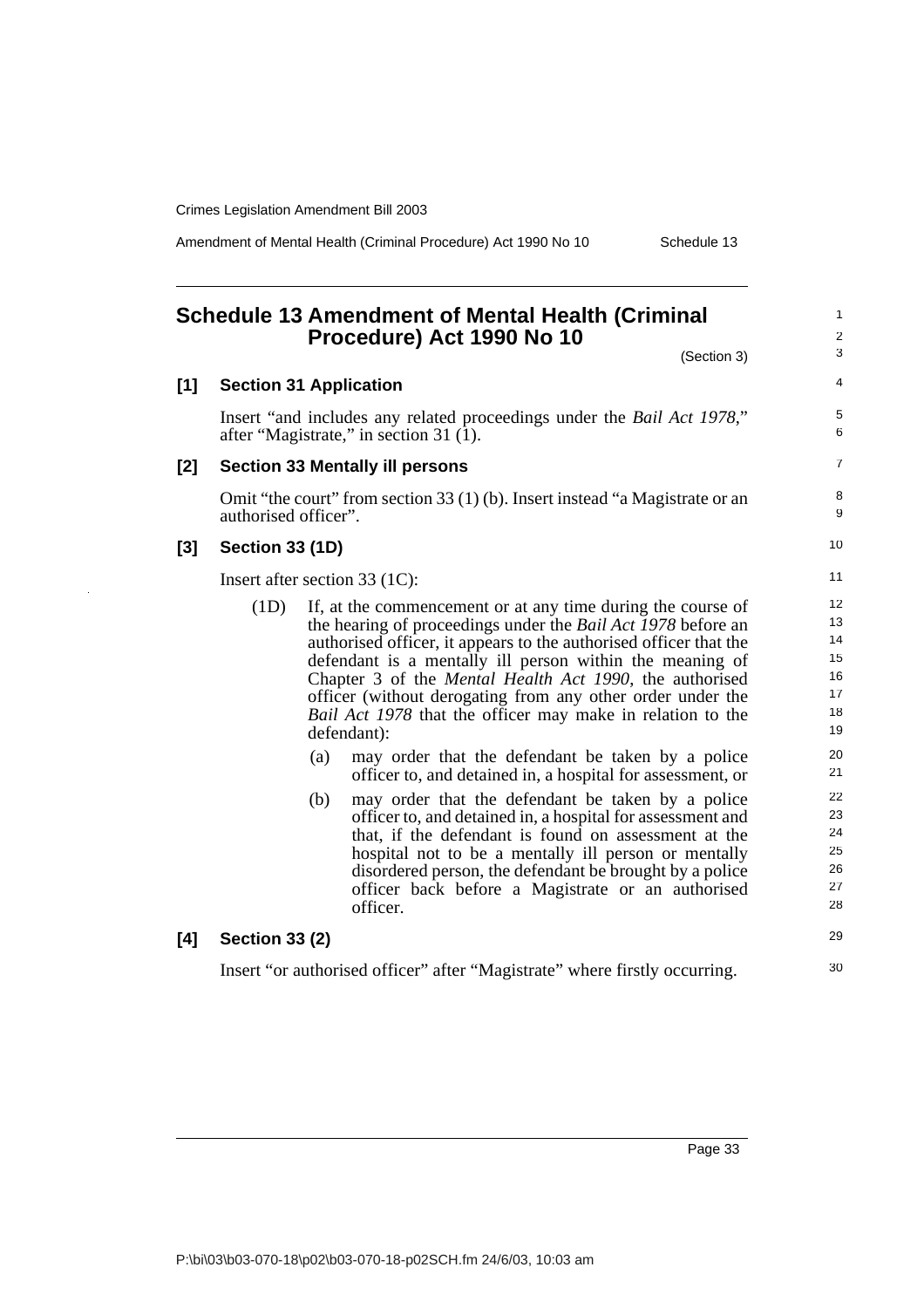Schedule 13 Amendment of Mental Health (Criminal Procedure) Act 1990 No 10

#### **[5] Section 33 (6)** Insert after section 33 (5): (6) In this section, a reference to an *authorised officer* is a reference to an authorised officer within the meaning of the *Criminal Procedure Act 1986*. **[6] Section 39 Effect of finding and declaration of mental illness** Omit "must". Insert instead "may". **[7] Section 39** Insert "or may make such other order (including an order releasing the person from custody, either unconditionally or subject to conditions) as the Court considers appropriate" after "due process of law". **Explanatory note** Section 33 of the Mental Health (Criminal Procedure) Act 1990 empowers a Magistrate before whom criminal proceedings are being heard to order (among other things) that the defendant be taken to a hospital for assessment for mental illness or mental disorder. Item [3] confers the same power on an authorised officer within the meaning of the Criminal Procedure Act 1986. Items [1], [2], [4] and [5] are consequential amendments. Section 39 of the Mental Health (Criminal Procedure) Act 1990 requires a person whom a jury has found not guilty by reason of mental illness to be detained in strict custody until released by due process of law. Items [6] and [7] amend section 39 so as to allow the court concerned to release the person from custody or to make such other order with respect to the person as it considers appropriate. 1  $\mathfrak{p}$ 3 4 5 6 7 8 9 10 11 12 13 14 15 16 17 18 19 20 21 22 23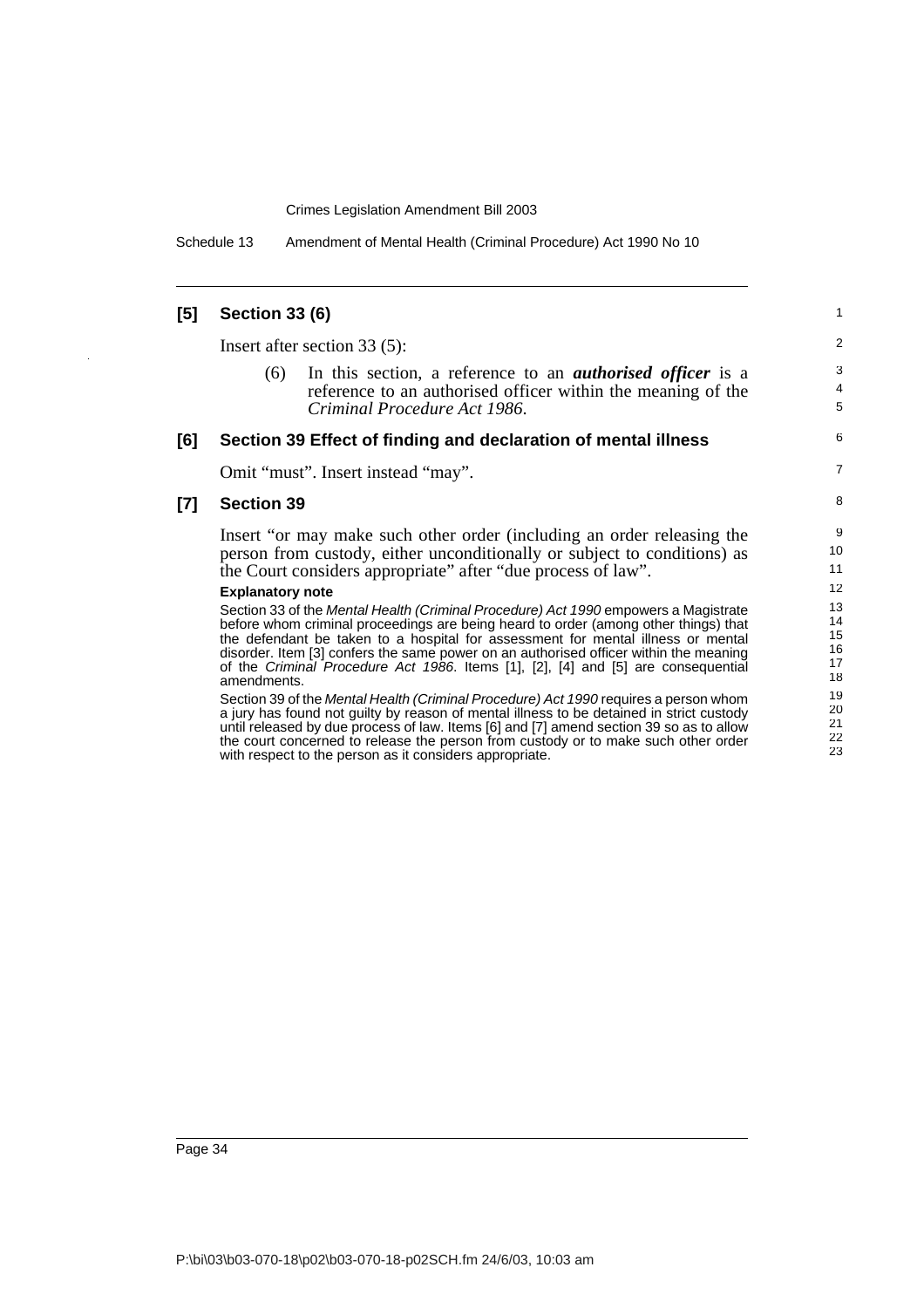Amendment of Police Powers (Internally Concealed Drugs) Act 2001 No 31 Schedule 14

## <span id="page-38-0"></span>**Schedule 14 Amendment of Police Powers (Internally Concealed Drugs) Act 2001 No 31**

(Section 3)

## **Section 18 General rules for carrying out internal search**

Omit "and except as permitted (expressly or impliedly) by any other provision of this Act, must not be carried out in the presence or view of a person who is of the opposite sex to the suspect" from section 18 (a).

#### **Explanatory note**

The Police Powers (Internally Concealed Drugs) Act 2001 authorises the use of medical imaging to search suspects for internally concealed drugs. Section 18 of that Act currently prohibits medical imaging from being carried out on a suspect in the presence or view of a person of the opposite sex. This Schedule removes that prohibition.

1 2 3